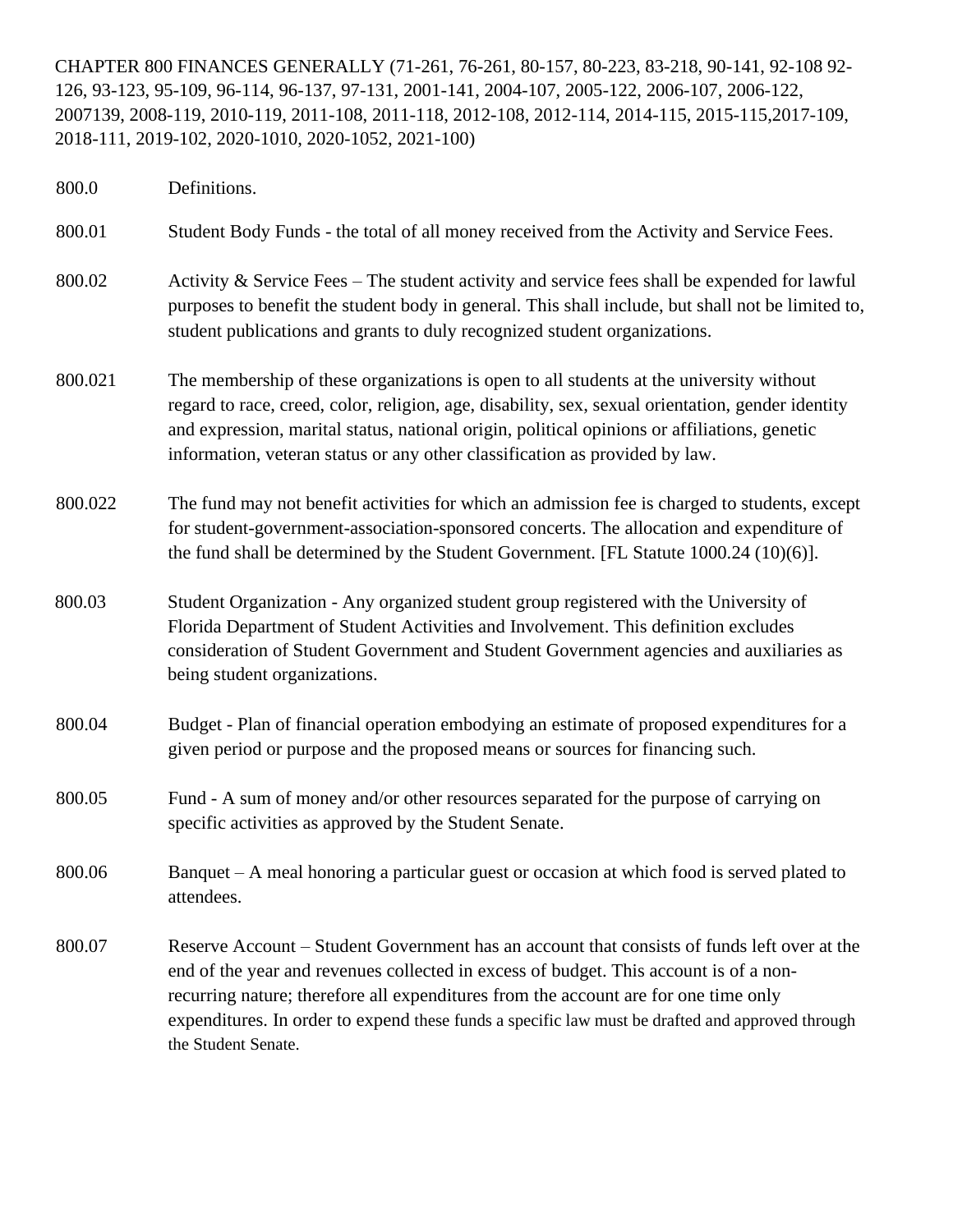| 800.08  | Income - Student Activity fees constitute the income for Student Government. These fees<br>shall be collected by the Controller of the University upon registration of any student and<br>shall be held subject to allocation by the Student Senate.                                                                                                                                                                                         |
|---------|----------------------------------------------------------------------------------------------------------------------------------------------------------------------------------------------------------------------------------------------------------------------------------------------------------------------------------------------------------------------------------------------------------------------------------------------|
| 800.09  | Disbursements – The payment of money from a specified fund.                                                                                                                                                                                                                                                                                                                                                                                  |
| 800.091 | No funds shall be disbursed without the approval of the Student Body Treasurer.                                                                                                                                                                                                                                                                                                                                                              |
| 800.10  | Student Body Treasurer – The Fiduciary Agent for all organizations and the Chief Financial<br>Officer of the Student Body in accordance with the Constitution and Finance Law.                                                                                                                                                                                                                                                               |
| 800.11  | Property Surveys - In accordance with policies established by Asset Management, the<br>Student Government Finance Manager shall be responsible for the inventory and control of<br>all property purchased under Activity and Service Fees. The Finance Manager shall comply<br>with all inventory requests, state law and university policy.                                                                                                 |
| 800.12  | Carry Forward Funds - At the end of each fiscal year, all money remaining in ADA, Student<br>Government Copies line, Vehicle Maintenance, the Organizations budget line, and Outside<br>Revenue will carry forward to the next fiscal year.                                                                                                                                                                                                  |
| 800.13  | Fiscal Year - The fiscal year of the Student Government of the University of Florida shall<br>be from July 1 to June 30.                                                                                                                                                                                                                                                                                                                     |
| 800.14  | Line Item Transfer - A transfer of Student Body Funds from one line item in an operational,<br>event, or travel request to another line item in the same operational, event, or travel request.                                                                                                                                                                                                                                              |
| 800.15  | Attendance – The total number of University of Florida students present at an event or<br>meeting.                                                                                                                                                                                                                                                                                                                                           |
| 800.16  | Active Members - Average number of enrolled University of Florida students that attend<br>general student organizational meetings, including cabinet meetings, as reported in budget<br>submission. (Normally the weekly meetings held to discuss organizational activities/event.)<br>This does not include how many people are on a listserv or how many students attend the<br>large events held by the student organization in question. |
| 800.17  | Finance Law – The rules and regulations contained in, Student Body Statutes 800 Codes, UF<br>Policy and Procedures and the governing laws and regulations as stipulated by the State of<br>Florida.                                                                                                                                                                                                                                          |
| 800.18  | Sponsored Organizations – Any student organization which receives direct support from<br>another University entity. This includes, but is not limited to space, direct guidance from<br>paid university staff and/or faculty, resources, funding, etc. These may not be funded by<br>SG.                                                                                                                                                     |
|         |                                                                                                                                                                                                                                                                                                                                                                                                                                              |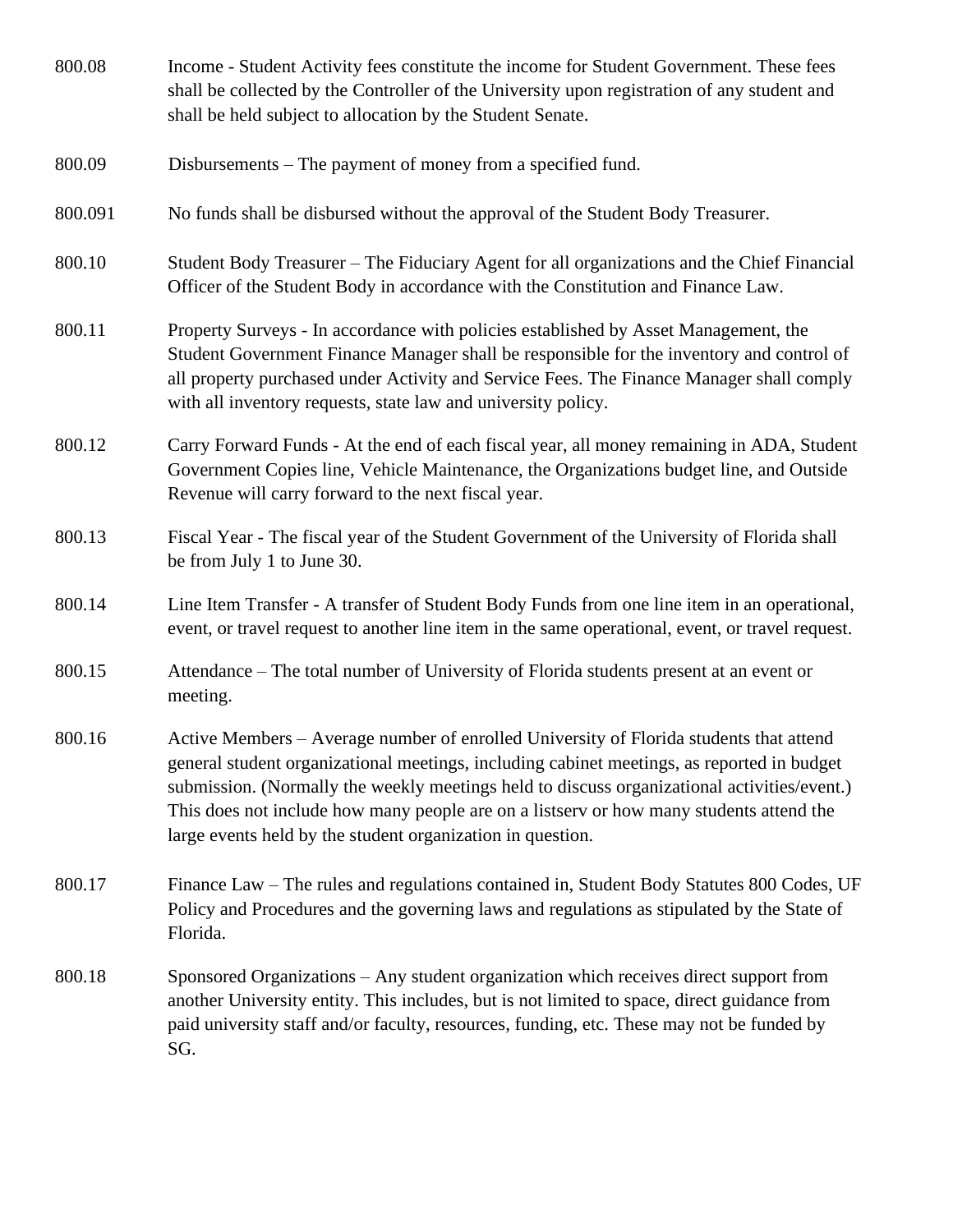- 800.19 Fundraising- Any activity considered to be a form of solicitation, including but not limited to letters of solicitation, alumni newsletters, or direct appeals for donations. Any efforts to raise money or donations to charitable causes.
- 800.20 Travel being reimbursed for expenses related to travel beyond UF's campus. This does not include programming events held off campus. Travel can be classified into the following five (5) categories. Determination of category as to which proposed travel shall be categorized will be at the discretion of the Student Senate Budget and Appropriations Committee.
- 800.201 Competitive Travel Representing the University of Florida at competitions where awards are given for performance.
- 800.202 Conference/Convention Travel Going to national or regional meeting to gather best practices or current issues that impact the student organization.
- 800.2021 Conference/Convention Travel does not include travel that is solely for personal growth/development. The conference must be primarily for the gathering of information that can be shared with other UF students and cannot be simply a personal experience for one individual or a representative group. Conference/Convention Travel can be used for attendance at professional meetings that disseminate information for a given professional student organization.
- 800.203 Developmental Travel Travel with no registration fee. Travel is for a student organization or individual representing that student organization to learn from their experience. Most often, this entails group travel for the purpose of obtaining hands on experience regarding a subject matter that pertains to the skillset of the attendee(s).
- 800.204 Relief Travel Travel where an individual or a student organization does community service or performs services to disenfranchised/economically oppressed people from around the world. Provides aid and/or charitable services to residents of a community.
- 800.205 Retreat Travel Travel off-campus for the purpose of furthering a student organization or an individual member's goals. This includes travel for experiences that cannot be shared with others. Examples include, but are not limited to, religious spiritual retreats; spiritual development, personal growth retreats.
- 800.21 Dual Use Specialized Equipment One-time purchases (non-recurring) of specialized equipment that supports more than just the student organization making the purchase. This includes, but is not limited to, equipment for the support of academic studies, auxiliary use, or research (even though student organization usage can be justified). Has to be listed on an event budget request.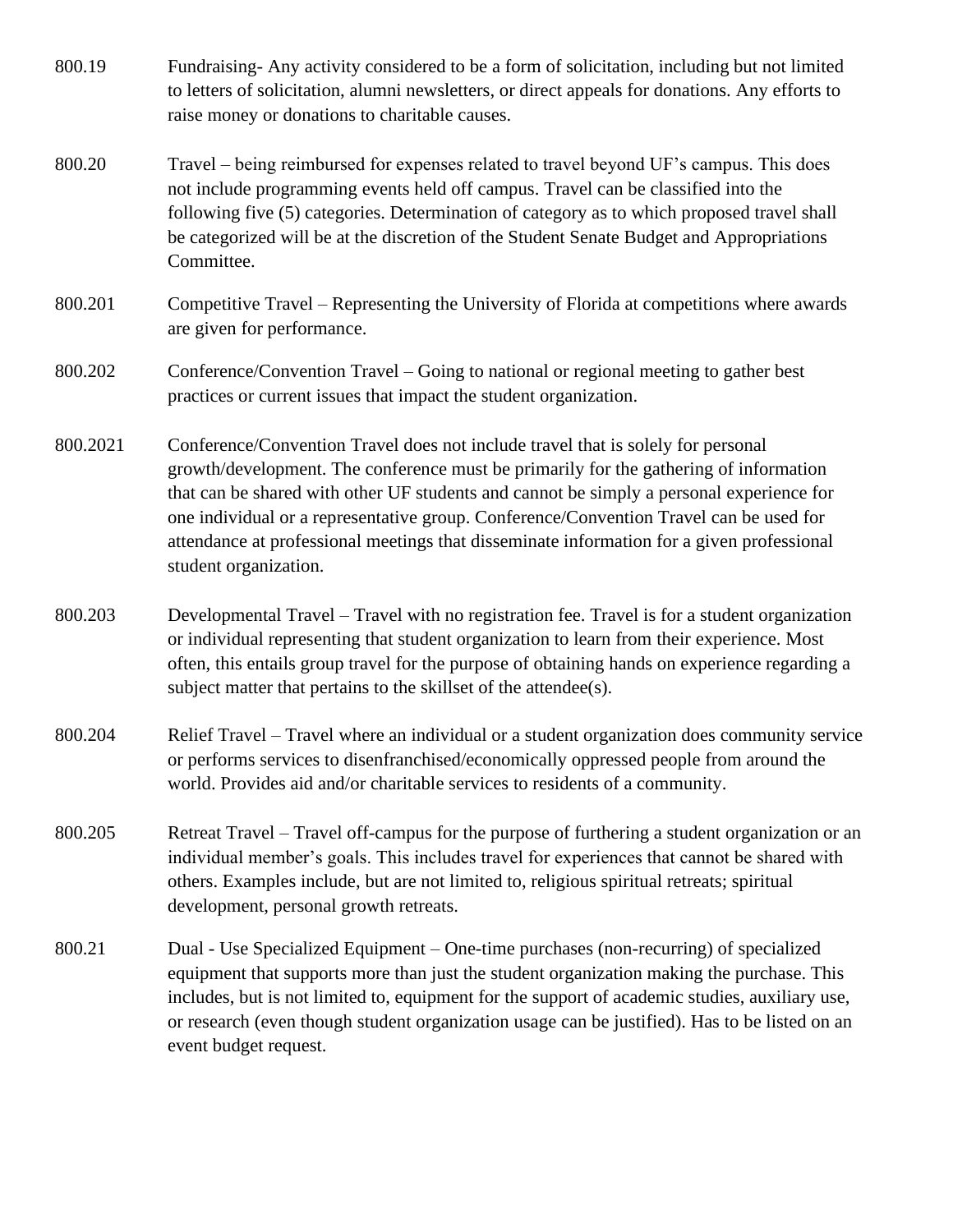| 800.22  | Exclusive-Use Durable Goods – One-time purchases (non-recurring) that are used<br>exclusively by student organizations. Normally the item will either cost more than one<br>thousand dollars (\$1,000) with a service life of three or more years or be considered<br>pilferable and thus must be inventoried per UF regulations. Has to be listed on an event<br>budget request. |
|---------|-----------------------------------------------------------------------------------------------------------------------------------------------------------------------------------------------------------------------------------------------------------------------------------------------------------------------------------------------------------------------------------|
| 800.23  | Consumable Goods – Items that are consumed in support of the process for which they were<br>bought.                                                                                                                                                                                                                                                                               |
| 800.24  | Promotional Items – Advertising items given to a person for the purpose of promoting an<br>event or organization.                                                                                                                                                                                                                                                                 |
| 800.241 | If funded by Student Government, these items must have the SG logo on them, or the phrase<br>"Funded by Student Government" or "Funded by SG". Further, no group may charge any<br>monetary amount in exchange for a promo item.                                                                                                                                                  |
| 800.25  | Off-Campus Recreational Activities – Any activity that requires a fee (entrance, usage,<br>rental) for a person to participate not located on UF property. This includes but is not limited<br>to rock climbing, camping, tubing, paintball, bowling, laser tag, etc.                                                                                                             |
| 800.26  | Travel Grants – Those funds that are allocated to an organization as a lump sum travel<br>amount to pay for travel expenses. Travel Grants shall be allocated by the Travel Grant Sub-<br>Committee. All other funded travel is set by the Budget and Appropriations Committee on a<br>per trip basis.                                                                            |
| 800.27  | Mass mailing-Identical mail exceeding 10 pieces.                                                                                                                                                                                                                                                                                                                                  |
| 800.271 | Materials intended for mass mailing cannot be funded by Activity and Service Fees.                                                                                                                                                                                                                                                                                                |
| 800.28  | Annual Report – Effective expenditure rate of a given organization over a Fiscal Year time<br>period.                                                                                                                                                                                                                                                                             |
| 800.29  | Student Government Sponsored Concerts – Only those concerts produced or co-sponsored<br>by Student Government Productions.                                                                                                                                                                                                                                                        |
| 800.30  | Personal-Use Consumable Items – Material that is inherently used by only one (1) person<br>and cannot be re-used by someone else.                                                                                                                                                                                                                                                 |
| 800.31  | Sport-Focused Organization $-A$ student organization whose primary goal is to pursue a<br>physical recreational activity that includes, but is not limited to, organized or competitive<br>sporting events, any activity requiring physical conditioning, or physical activity.                                                                                                   |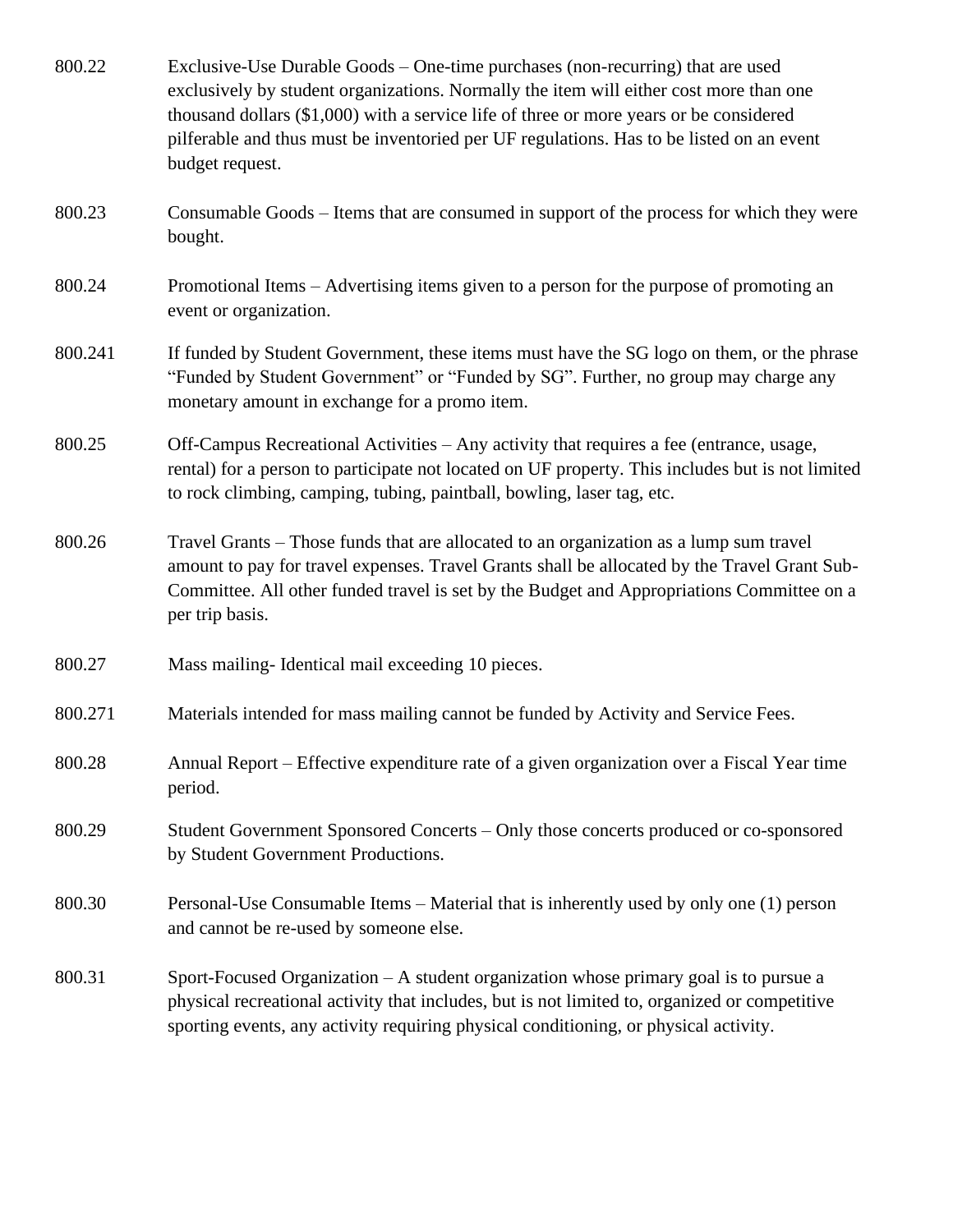| 800.32  | Culinary-Focused Organization $-A$ student organization whose primary goal is to pursue<br>educational activities within the culinary arts including, but not limited to, cooking classes<br>and event planning in the culinary industry.                                                                                                          |
|---------|----------------------------------------------------------------------------------------------------------------------------------------------------------------------------------------------------------------------------------------------------------------------------------------------------------------------------------------------------|
| 800.33  | Food Ingredients – Any food item that is combined with other food items to create a<br>specific meal or dish; these can be considered a part of the programs line of the operational<br>budget, but it will follow the same cap as other items in the programs line. These items can<br>also be placed in the food line of the operational budget. |
| 800.34  | Restrictive Activity- Any activity by a student organization that is meant to primarily serve<br>a particular segment of campus and would intrinsically limit all students from participation.                                                                                                                                                     |
| 800.35  | PCard - A purchasing card that allows for goods and services to be obtained. This<br>procurement card is designed for designated offices: UF staff, faculty, graduate assistants,<br>and OPS employees to complete appropriate university business. All transactions must be<br>approved by the funding source.                                    |
| 800.351 | PCard purchases made by non-Student Government UF departments are NOT allowed.                                                                                                                                                                                                                                                                     |
| 800.36  | Blue slip - A form from SG Finance used in replacement of a PCard when completing on<br>campus transactions and purchases to approved local merchants.                                                                                                                                                                                             |
| 800.37  | Retroactive funding-The repayment of expenses or losses incurred.                                                                                                                                                                                                                                                                                  |
| 800.371 | The only permitted retroactive funding from Student Government is for outstanding<br>obligations of an organization which overspent SG funds and has an approved Payment<br>Law.                                                                                                                                                                   |
| 800.38  | Payment Law- A signed agreement between a student organization and SG Finance that<br>ensures when a refund is due to Student Government because of the overspending of said<br>student organization's budget, the student organization must pay the amount.                                                                                       |
| 800.39  | Honorarium- Any vendor or individual providing a service on UF campus; a stipend agreed<br>upon by both parties to cover expenses.                                                                                                                                                                                                                 |
| 800.391 | Requests for student body funds to pay for travel expenses related to bringing speakers or<br>performers to campus shall not be funded separately from the honorarium expenses.                                                                                                                                                                    |
| 800.40  | Teaching Supplies-Supplies or aides required to demonstrate and provide experience in the<br>training of an individual with regards to an academic endeavor.                                                                                                                                                                                       |
| 800.41  | Decorations-Any item added to an object or place to make it look more attractive.                                                                                                                                                                                                                                                                  |
| 800.42  | Organization Operational Budget-Annual budget approved by the Budget and<br>Appropriations Committee that allocates funds for Student Government Funded                                                                                                                                                                                            |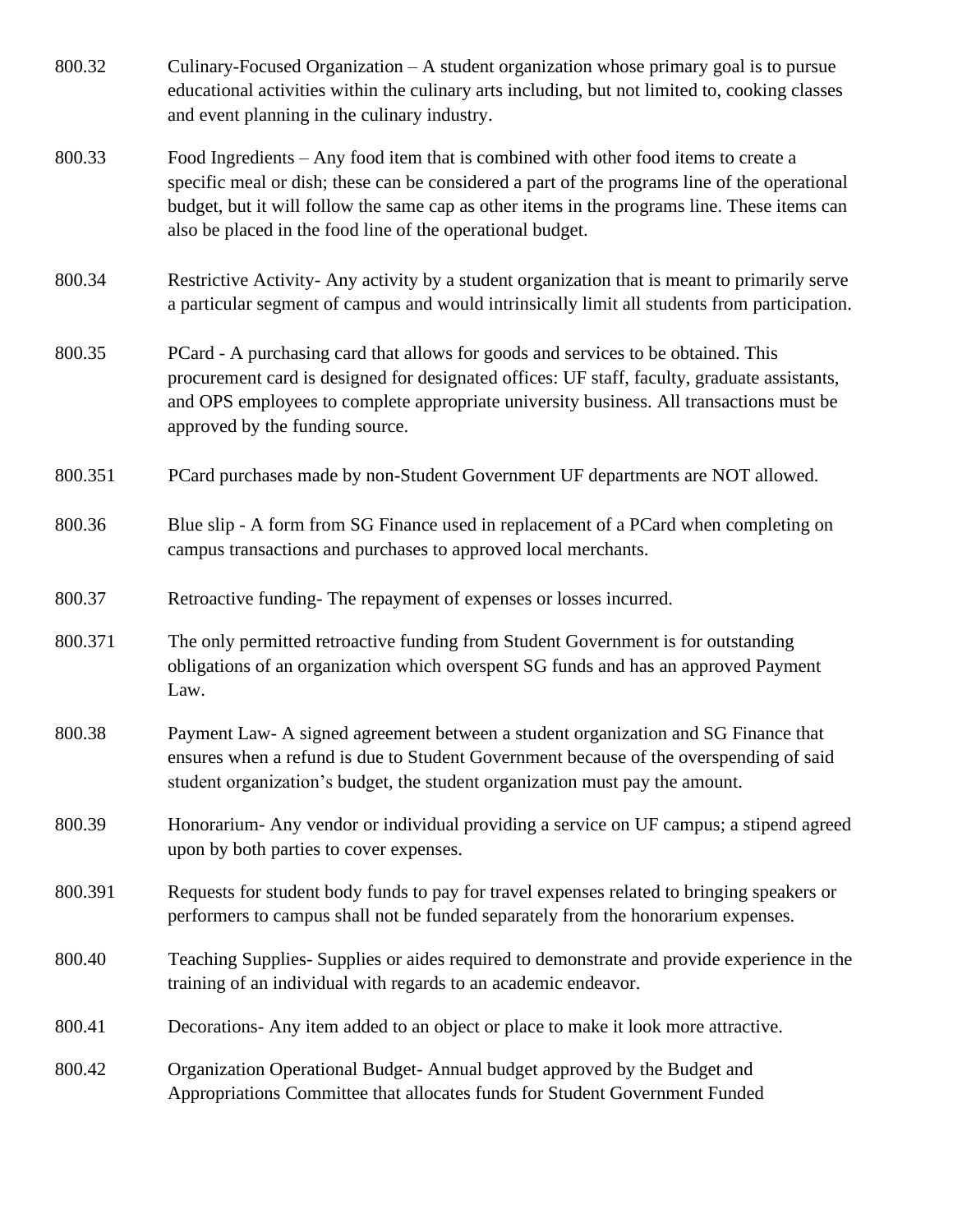Organizations for General Body Meetings, food for General Body Meetings, Awards, and non-event related advertising. 800.43 General Body Meeting- A meeting held for the purpose of conducting official organization

- business and sharing information about the organization. These meetings are open to all student organization members.
- 800.44 Event- All student organization events or programs excluding General Body Meetings, as well as all equipment purchased by student organizations.
- 800.45 Overspending- Student organizations which receive operational budgets are solely responsible for not overspending their line item amounts as allocated by the Budget and Appropriations Committee.
- 800.46 Budget Cycle- Period in which student organizations receive funding. The dates for each Budget Cycle are from January 1-June 30th, and July 1-December 31st.
- 800.47 Allocated Organizational Budget Hearings Budget hearings conducted using funds directly from the Organizations line from the A&S Fee Budget.
- 800.48 Carry Forward Organizational Budget Hearings Budget hearings conducted using funds that carried forward from the prior budget cycle.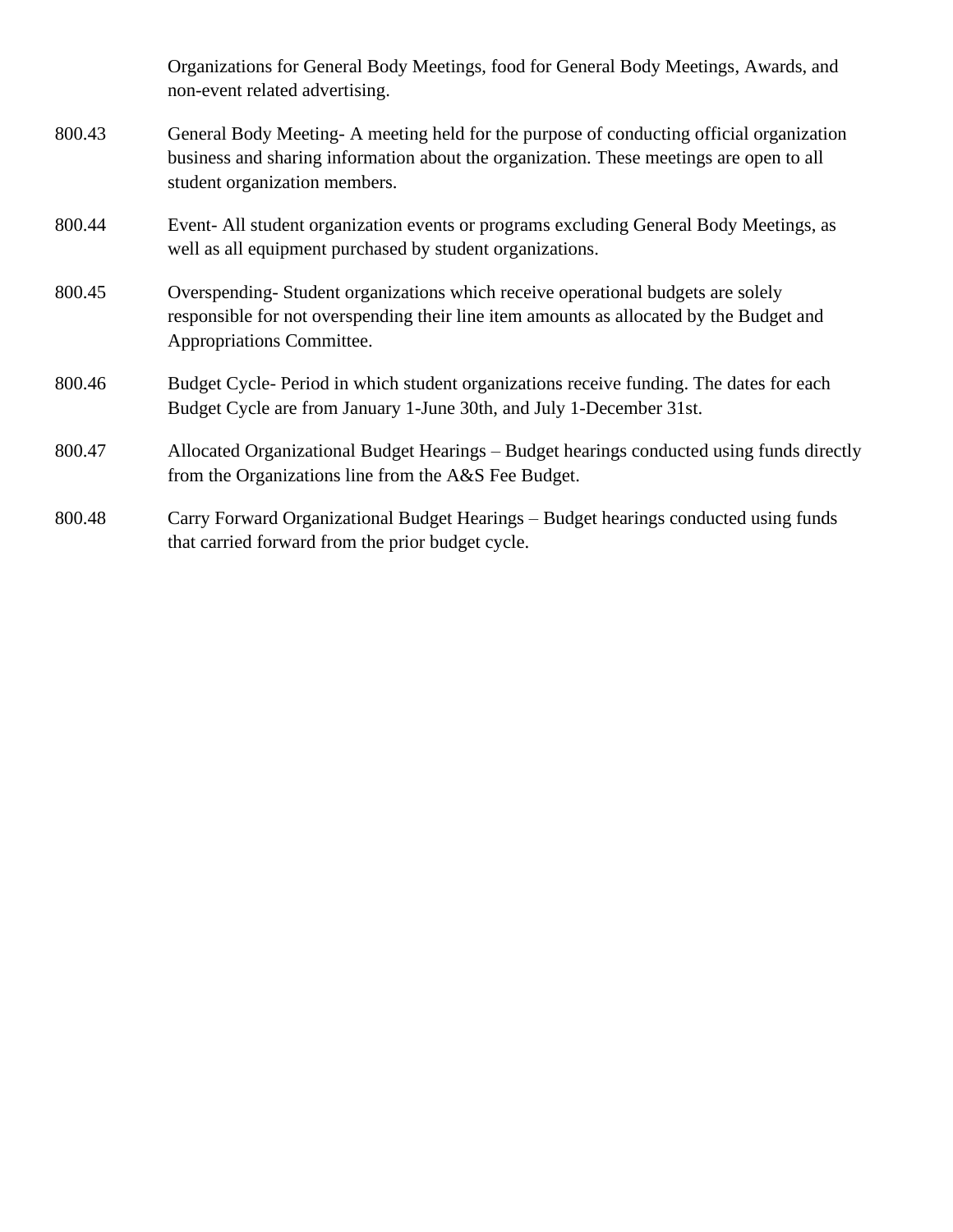CHAPTER 801 ADMINISTRATIVE REGULATIONS FOR ENSURING FISCAL ACCOUNTABILITY (95- 109, 98-128, 2006-122, 2008-119, 2010-119, 2011-118, 2013-115, 2014-115, 2015-115, 2017-109, 2018-112, 2019-102).

- 801.1 For all organizational expenditures, the President and Treasurer, or designated Executive Board member of each organization shall approve all requests submitted to the Student Body Treasurer for expenditure of funds.
- 801.2 No individual shall be an authorizing agent on any form in which they will receive any personal benefits.
- 801.3 All expenditures of Activity and Service Fees must have prior approval by the Student Body Treasurer. Subject to available funding, the Student Body Treasurer shall approve all expenditures unless deemed a violation of the 800 Codes.
- 801.31 If the Student Body Treasurer initiates any requisitions, the Student Body President must be the sign off authority.
- 801.311 Any violation of statute 801.3 may be considered an Offense Against the Student Body and a meeting of Student Conduct and Conflict Resolution within the Dean of Students Office may be called to determine if probable cause exists for immediate flagging of the students' records.
- 801.32 The Student Body President shall have approval authority over Student Government Administrative expenditures except for expenditures from the Vice Presidential Executive Cabinet, which shall be approved by the Student Body Vice President.
- 801.321 If the Student Body Treasurer refuses to approve a request, a majority vote of the Student Senate shall compel the signature.
- 801.33 Any expenditure of Activity & Service Fee money that has not been approved by the Student Body Treasurer shall not be considered a liability on the part of Student Government. The payment responsibility will fall upon the individuals who made the unauthorized purchase or request for service.
- 801.4 Any organization or individual that violates 801.3 by a purchase without prior approval shall be required to submit a detailed written justification stating all circumstances surrounding the occurrence.
- 801.41 All justification required by 801.4 must have documented acknowledgement of the following:
	- 1. Organizational President and Treasurer,
	- 2. In the absence of the organizational President or Treasurer, an organization is permitted to have another Executive Board member's signature.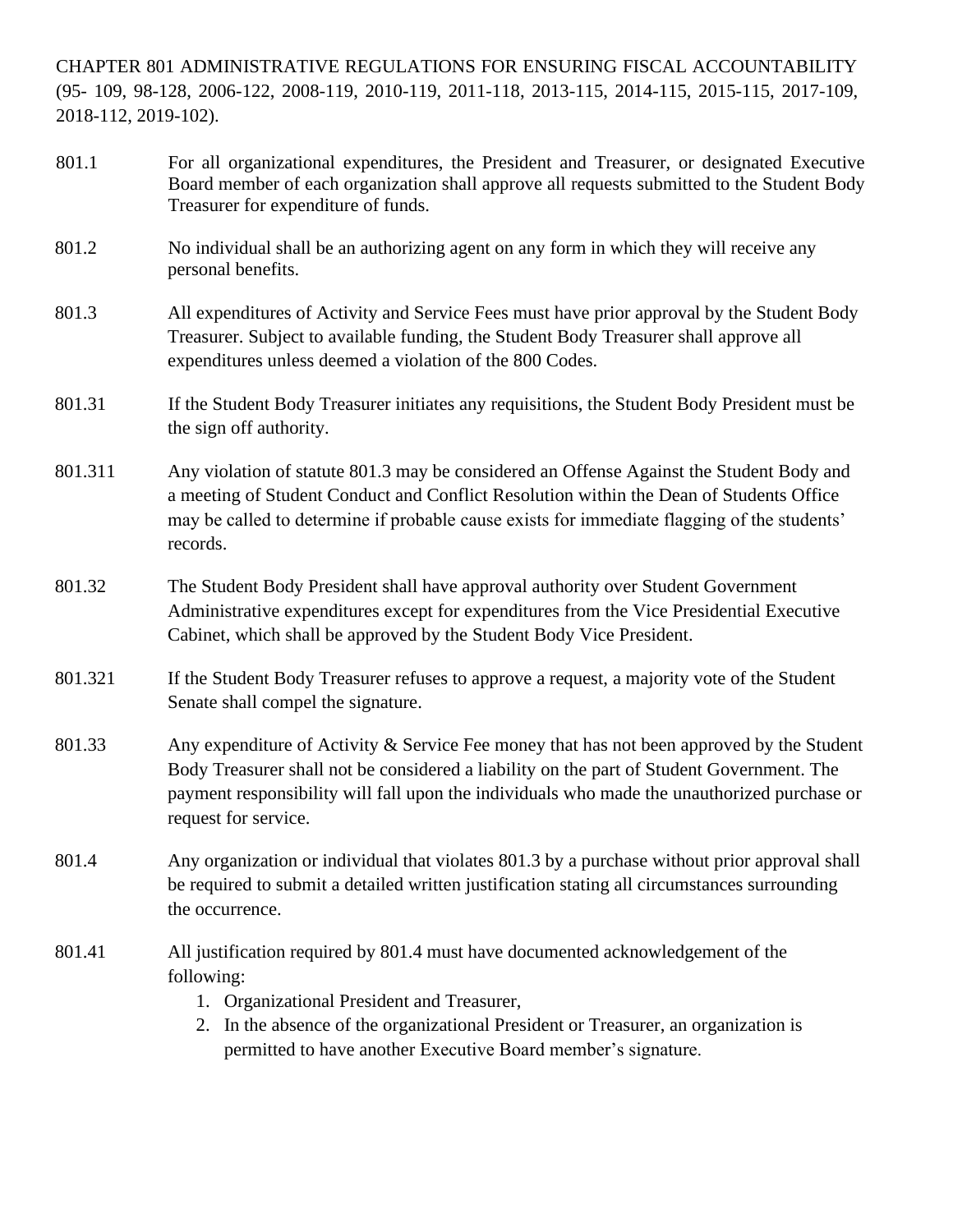- 801.42 If the Student Body Treasurer determines the expenditure is in violation of the 800 Codes, the payment responsibility will fall upon the individuals who made the unauthorized purchase or request for service.
- 801.43 After the first submitted and approved written justification each fiscal year, the Student Body Treasurer shall have the discretion to accept or approve letters of justification for additional violations of 801.3 only for extreme and extenuating circumstances.
- 801.5 In the event the Student Body Treasurer deems the justification as described in 801.4 as inadequate; the student or student organization may appeal that decision to the Student Senate Budget and Appropriations Committee. The Chair of the Budget and Appropriations Committee shall preside over the appeal and may only vote in the case of a tie. If the Chair is unavailable, the Vice-Chair shall assume the role of Chair for the purposes of the appeal.
- 801.51 The Student Senate Budget and Appropriations Committee shall determine whether the expenditure violates the 800 code. If the committee determines that the 800 code has been violated it shall issue a written decision within 10 days, identifying the section that was violated.
- 801.6 Funding policy for groups structured around charitable works, philanthropic events, religious activities and lobbying efforts:
	- 1. SG will fund these groups' nominal amounts for publicizing their existence on campus and in order for them to attract members. SG will NOT fund programming activities of these groups that directly relate to fundraising, philanthropic initiatives, or direct political lobbying efforts. Funding for programs that are designed to inform the Student Body of the student organization view and aimed at recruitment of new members is permitted.
	- 2. Groups structured around religious activities may fund programming activities as long as they are open to any student on campus.
	- 3. This policy is based on a need to prevent the use of public funds being used for fundraising, and or lobbying.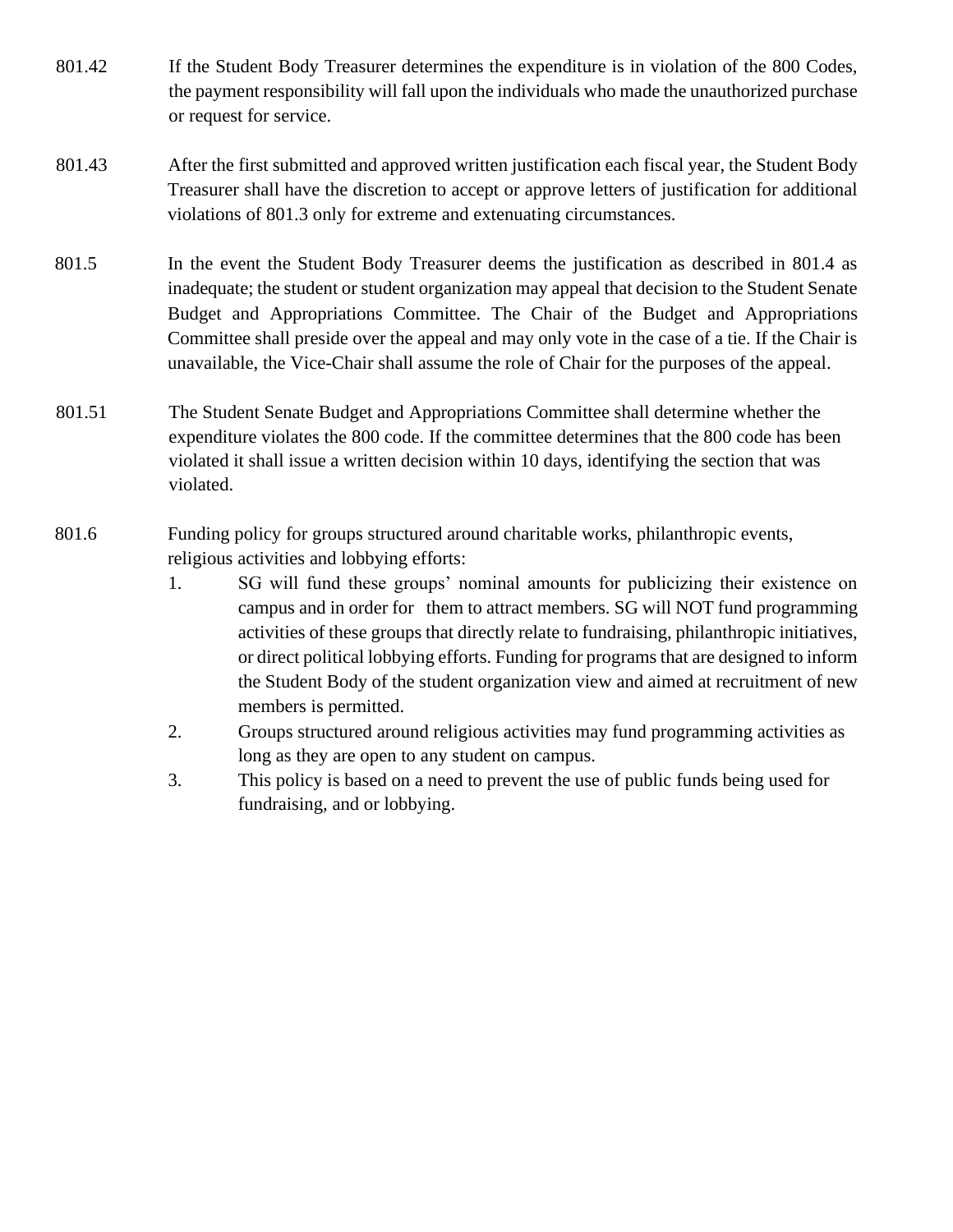## CHAPTER 802 LINE ITEM TRANSFERS (92-117, 92-142, 93-123, 95-109, 97-131, 98-128, 2006-122, 2010-119, 2011-118, 2014-115, 2015-115, 2019-102, 2020-1052)

- 802.1 Line item transfers shall be subject to the following stipulations:
	- 1. Up to fifteen hundred dollars (\$1500) in line item transfers shall be approved by the Student Body Treasurer per semester and once during the summer at the written request of a student organization.
	- 2. Any line item transfer over the amount of fifteen hundred dollars (\$1500) or that transfers any amount of money into a travel, awards, or food line requires approval by the Budget and Appropriations Committee, which shall notify the Senate of the approval within seventy-two hours. A Student Senator, with signatures from twenty voting members of the Student Senate, reserves the right to file a veto petition of any approved line item transfer if the Senator believes the request violates a provision of the 800 Codes. The Senator must cite the code being violated in the veto request and must submit the petition to the Senate Secretary no later than seventy-two (72) hours after the Budget and Appropriations Chairperson has made the Student Senate aware of the approved request.
	- 3. A veto of the line item transfer by the Student Senate would require a 2/3 vote of the members of the Student Senate present and voting at a regular meeting.
	- 4. All line transfers have to be approved by the Organizational President, Treasurer or designated member of the Executive Board.
	- 5. Funds from other line items cannot be transferred into the base funding line item.
- 802.2 Transfer of Activity and Service Fee funds to Outside Revenue is prohibited.
- 802.3 Minimum amount for a line item transfer is twenty-five (\$25) dollars per line item.
- 802.4 Transfer of Activity and Service Fee to Awards, Food and Travel without Budget Committee approval is prohibited.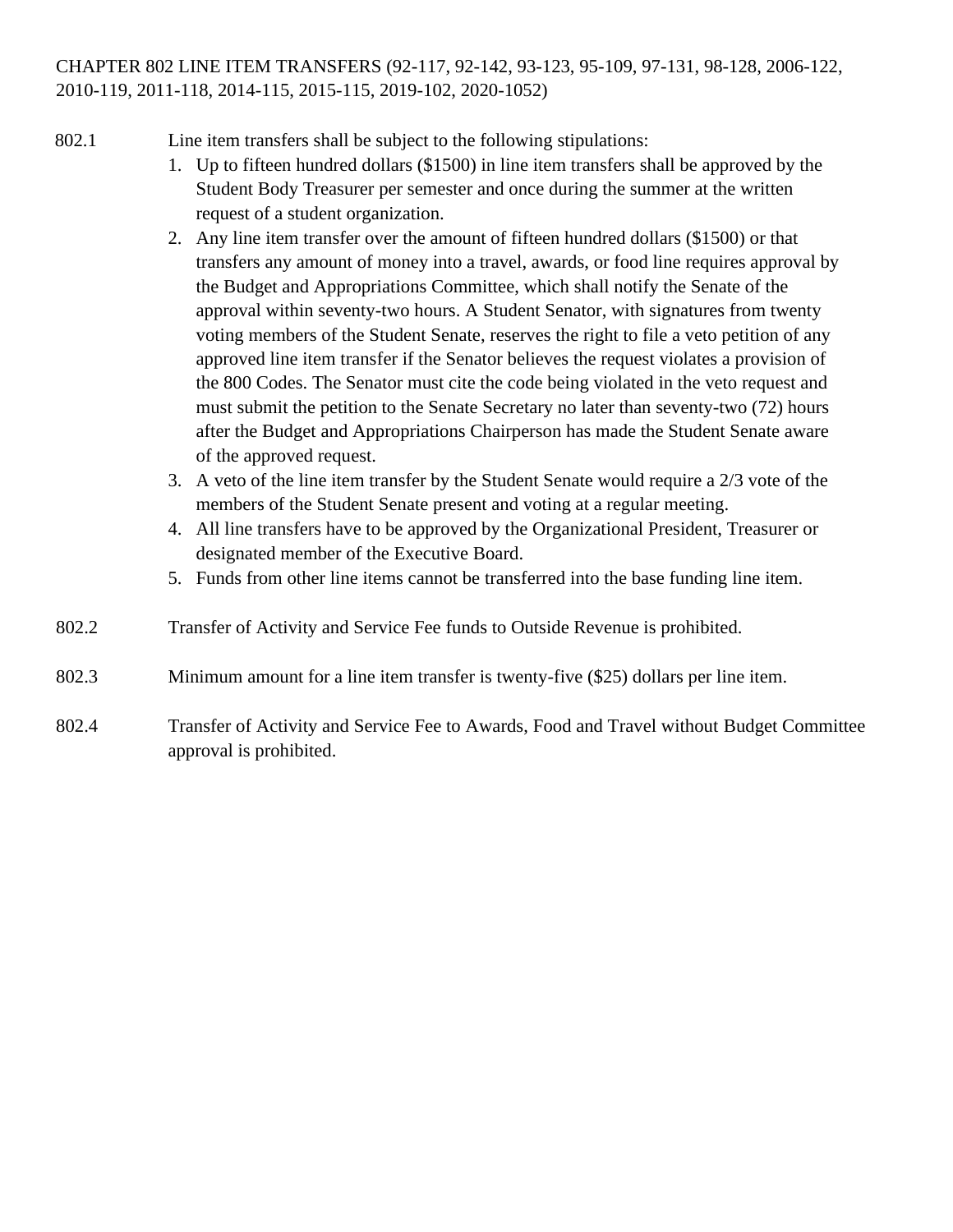CHAPTER 803 STUDENT GOVERNMENT COPY CENTER (92-126, 97-131, 2006-122, 2010-104, 2010-119, 2104-115, 2015-115, 2020-1052)

- 803.1 All funds allocated to student organizations for the purpose of copies shall have a copies line item in their budgets. Money shall be transferred by the Student Government Finance Office from the organizational copies line to the Student Government Copy Center at the beginning of each Budget Cycle. On the last day of the fiscal year (June 30), all the money left in the Student Government Copy Center Account will roll over into the next fiscal year's copy center account.
- 803.2 Line item transfers out of this account are prohibited.
- 803.3 Expenditures from this line item may only be made to support the copy center.
- 803.4 No Activity & Service Fee money should be spent on copies made outside the Student Government Copy Center unless the requirements exceed the capability of the Copy Center.

Postconsumer Content Policy: Student Government shall, whenever practicable, purchase paper supplies with postconsumer content.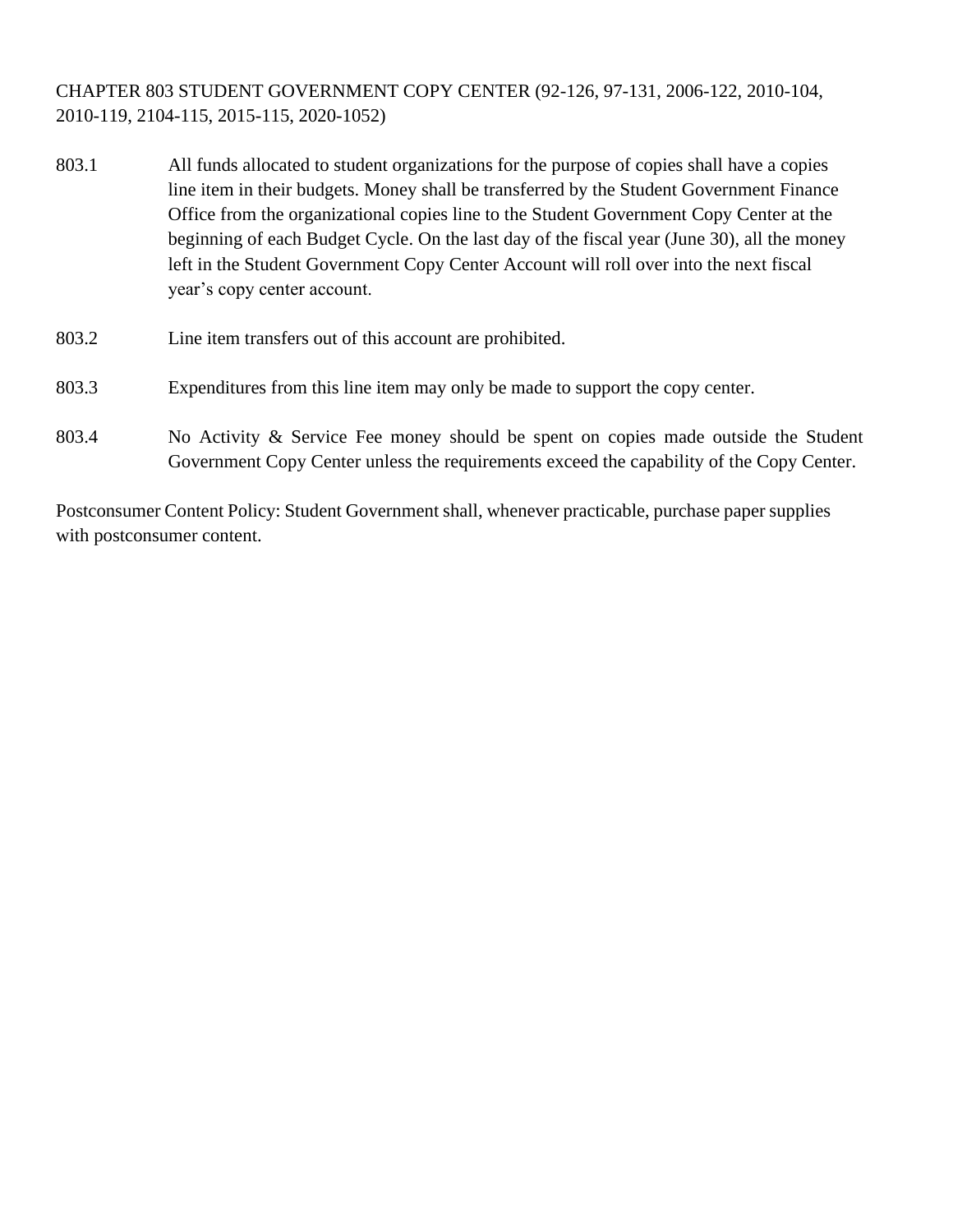CHAPTER 804 STUDENT GOVERNMENT PRINTING (71-120, 74-125, 74-177, 83-210, 90-141, 91130, 93-123, 95-109, 95-110, 95-127, 96-114, 97-131, 98-128, 2003-114, 2005-107, 2006-122, 2007- 121, 2010-119, 2011-118, 2014-115, 2015-115, 2016-120, 2019-102, 2020-1052)

- 804.1 Printed or publicity materials shall include, but not be limited to brochures, pamphlets, posters, advertisements, programs, handbills, and stationery.
- 804.11 All student organizations using Student Body funds on printed or publicity material shall include the SG logo or a phrase similar to "Funded by Student Government (or SG)." This provision also applies to student organization events using student body funds.
- 804.12 Publication of any and all printed or publicity materials bearing the Student Government logo do NOT necessarily reflect the views of Student Government or the Student Body.
- 804.13 Permission to invoke the endorsement of the Student Body and or Student Government by any group must have written authorization by the Student Body President.
- 804.14 Any student organization not receiving funds from SG/Student Government that wishes to invoke the Student Government logo, or a statement invoking the support or endorsement of Student Government, on any printed or publicity materials must have written authorization from the Student Body President.
- 804.15 A copy of all printed material shall be submitted to the Student Government Office upon request.
- 804.2 Upon the first violation of 804.11 and/or 804.15, the Student Government Finance Office will notify the Organizational President and the Student Body Treasurer. Upon the first violation in a fiscal year, the student organization's funds may be frozen for fifteen (15) days under the authority and action of the Student Body Treasurer. Upon the second violation in a fiscal year, funds may be frozen for thirty (30) days. Upon the third violation in a fiscal year, Student Body funds may be closed to the student organization for the remainder of the fiscal year. All notifications regarding violations and actions toward the student organization's account must be made in writing and kept on file in the Student Body Treasurer's office.
- 804.3 All Student Government Organizations shall provide copies of printed materials in accordance with UF Americans with Disability Act policy/rules and regulations upon request.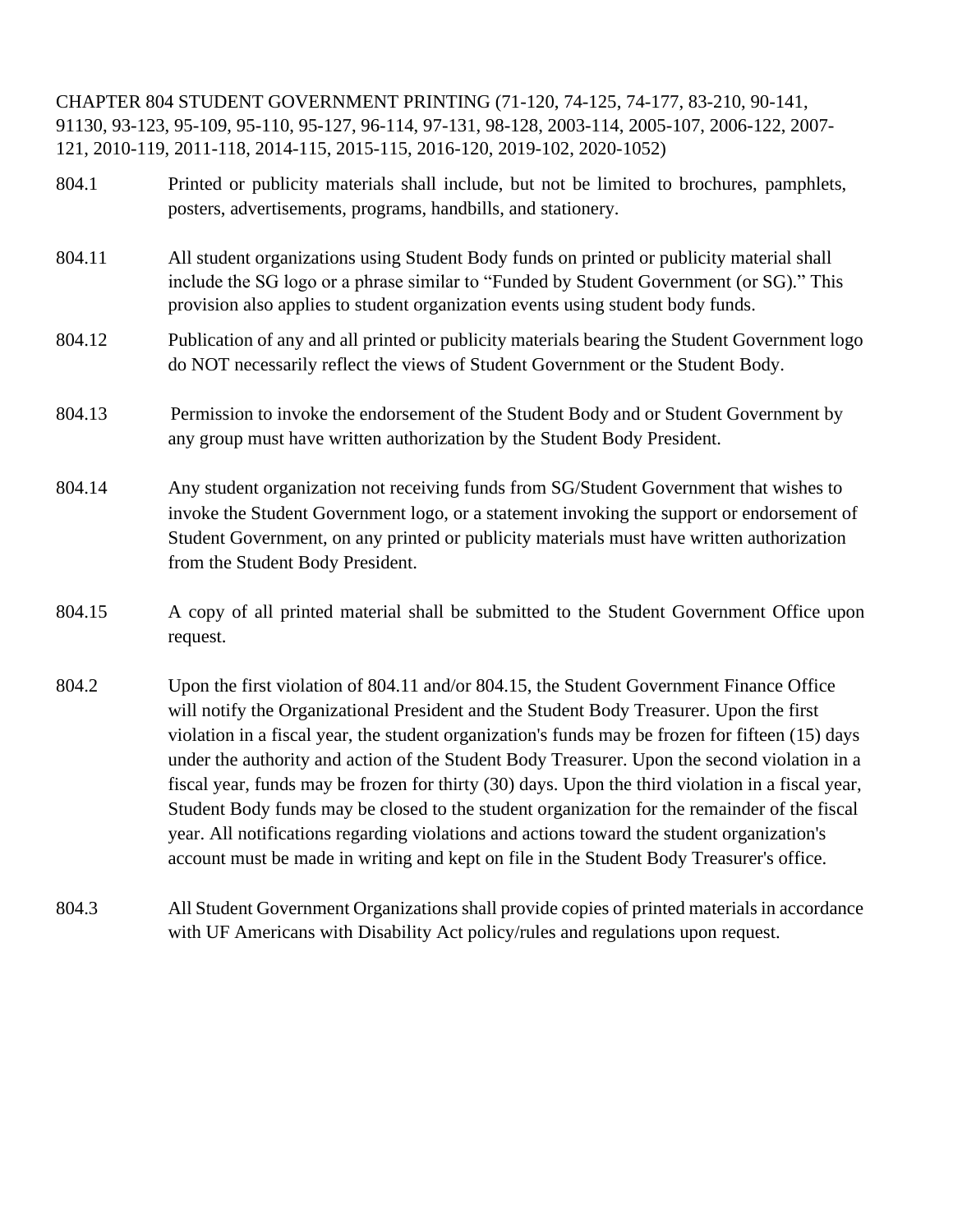CHAPTER 806 MISUSE OF STUDENT BODY FUNDS (71-120, 83-219, 84-115, 90-141, 92-127, 95110, 96-137, 97-131, 2004-127, 2006-122, 2010-119, 2012-108, 2014-115, 2015-115, 2019-102)

- 806.1 Failure to comply with the provisions of the Finance Law may result in action by the Student Body Treasurer to prevent further expenditures from the offending organization's fund.
- 806.2 Misuse of Student Body Funds or property and willful disregard of the Finance Law by the Organizational President (or equivalent), Treasurer, (or equivalent), or designated Executive Board member shall be chargeable by either the Student Body Treasurer or Student Senate acting upon recommendation of any of its members. Such individual(s) upon recommendation of the Student Body Treasurer or a simple majority vote of the membership of the Student Senate present and voting shall be tried by the Office of Student Conduct and Conflict Resolution for violation of this section with the Student Body Treasurer appearing as party plaintiff.
- 806.3 Should a group violate any law within the 800 Codes of the Student Body Statutes of the University of Florida Student Government twice within a fiscal year, the Treasurer may suspend the privileges of the individual or organization making the request by citing the 800 Codes that were violated.
- 806.4 No Activity and Service Fee money shall be expended for any student organization that has been found responsible for misuse of Student Body Funds twice within one fiscal year, for a period of up to one (1) calendar year from the date of the last violation. This statute may be suspended by a four-fifths (4/5) vote of the membership of the Student Senate present and voting.
- 806.41 Any group suspected of violating Finance Law shall be referred to the Student Senate Rules and Ethics Committee upon vote of a simple majority of those Student Senators present and voting or by written referral from the Student Body Treasurer, for an investigation. The R&E Committee shall report to the Student Senate their findings and should the group be found responsible for a misuse of Activity and Service Fee money, the R&E Committee shall recommend a penalty. The Student Senate, by a majority vote of those Student Senators present and voting, may accept, amend, or reject the R&E Committee's findings and recommended penalty.
- 806.42 Upon an organization's first conviction in a given fiscal year, the penalty for a violation which does not exceed one hundred dollars (\$100) shall be a written reprimand. For violations equal to or in excess of one hundred dollars  $(\$100)$ , the R&E Committee may make a lawful recommendation for action which they deem adequate based on the circumstances of the violation. This statute may be suspended by a four-fifths (4/5) vote of the membership of the Student Senate present and voting.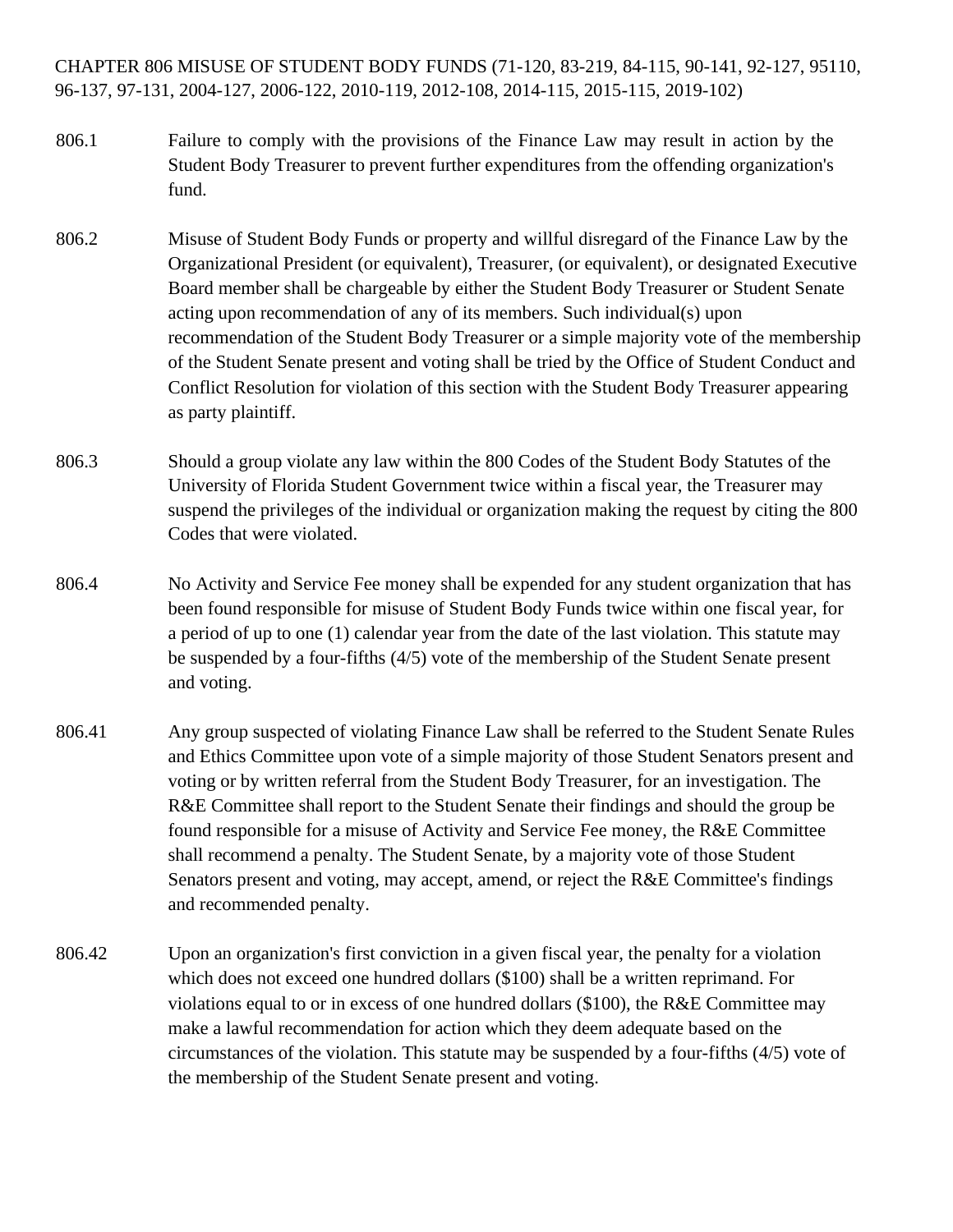CHAPTER 807 ADMINISTRATIVE REGULATIONS -AUTHORIZED TRAVEL EXPENSES (71-120, 73-209, 77-191, 80-116, 80-223, 81-107, 81-118, 82-145, 83-223, 84-178, 84-200, 86-163, 87168, 90-141, 95-109, 96-114, 97-131, 97-139, 98-100, 2001-118, 2005-106, 2006-122, 2006-138, 2010-119, 2011-118, 2012-108, 2013-108, 2014-115, 2015-115, 2016-120, 2017-109, 2019-102, 2020-1052).

| 807.1  | <b>Travel Expense Regulations</b><br>Subject to available funding, the Student Body Treasurer shall approve all travel<br>1.<br>expenses in compliance with the 800 Codes.                                                                                                                                   |
|--------|--------------------------------------------------------------------------------------------------------------------------------------------------------------------------------------------------------------------------------------------------------------------------------------------------------------|
| 807.11 | Students traveling are responsible for researching and choosing reasonable accommodations<br>and travel means at the lowest possible cost.                                                                                                                                                                   |
| 807.12 | All travel partially or fully funded by Activity and Service Fees must be in the performance<br>of official duties of, or on behalf of the Student Body. A violation of this statute will<br>constitute an Offense against the Student Body.                                                                 |
| 807.2  | Any travel approved through an SG funded travel grant or a registered student organization<br>should be reimbursed based on gas receipts. However, under no circumstance can an<br>individual be reimbursed for mileage in an amount that exceeds the statutory limit for travel<br>in the state of Florida. |
| 807.3  | Bus, rail, or airfare will be paid as established by common carriers--with an emphasis on safe<br>and efficient expenditure. Airfares shall be paid only for distances in excess of four hundred<br>(400) miles or in special cases approved by the Student Body Treasurer. (This distance shall             |

807.4 Rules for compliance with recommendations for fiscal accountability on travel include:

be calculated for this purpose for one way only).

- 1. All travel must have prior written approval from the Student Body Treasurer and the Student Government Finance Manager.
- 2. Student Government cannot be held responsible for costs incurred on a trip if prior written approval was not granted by the Student Body Treasurer.
- 3. All travel authorization forms (TARs) must be submitted and approved by the student organization President and Treasurer on the online activity request system at least ten (10) business days before the trip is to take place. Refer to 807.11 for special requirements in regards to travel. Exceptions to this rule may only be made in extreme circumstances as detailed in a letter of justification signed by the organizational president or treasurer and the approval of the Student Body Treasurer.
- 4. The UF ID numbers and names of all students attending the trip are required for reimbursement of group travel via a completed and signed Group Travel Form.
- 5. Receipts must be turned into SG Finance within thirty (30) days after completion of travel.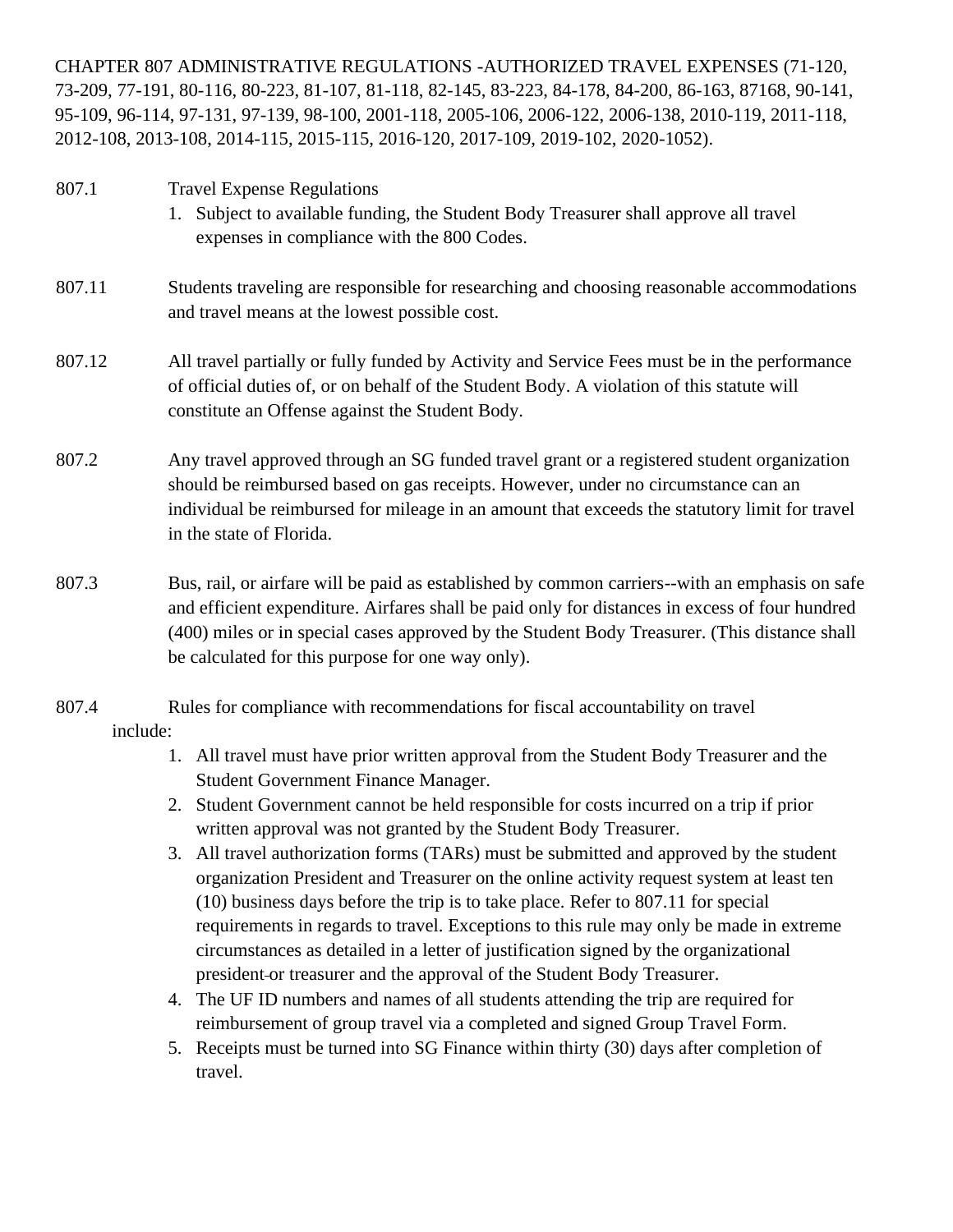| 807.5 | If a student receives an SG funded travel grant, that student may not receive travel funding |
|-------|----------------------------------------------------------------------------------------------|
|       | from a different SG funded student organization for the same trip.                           |

- 807.6 Travel Requirements.
- 807.61 The maximum amount reimbursed will not exceed five hundred dollars (\$500.00) per person per trip. A student organization will not exceed two thousand dollars (\$2000.00) per trip. Each student organization may receive funding for up to five travel requests per Budget Cycle.
- 807.62 Conference/Convention Travel.
- 807.621 Students going to the conference/convention as defined in Statute 800.202 are required to share the information gathered with as many other students at UF as is practically possible. This includes posting material online with regard to any research presented by the traveler or any materials permitted to be openly disseminated from a conference. Material that is protected by intellectual property data rights will not be publicly posted.
- 807.622 No student shall be funded for more than one (1) conference trip per academic year.
- 807.623 Only expenses made by UF students may be reimbursed on conference trips. No staff, faculty, chaperone, non-student traveler, and/or advisor costs will be reimbursed under any circumstance.
- 807.63 Developmental Travel
- 807.631 No student shall be funded for more than one (1) developmental trip (as defined in Code 800.203) per academic year.
- 807.632 Only expenses incurred by UF students on developmental trips may be reimbursed. No staff, faculty, chaperone, non-student traveler, and/or advisor costs will be reimbursed under any circumstances.
- 807.633 No more than five hundred dollars (\$500) per person will be spent on developmental trips.
- 807.64 Competitive Travel.
- 807.641 Only expenses made by UF students may be reimbursed on competitive travel trips. No staff, faculty, chaperone, non-student traveler, and/or advisor costs will be allowed.
- 807.7 Students who use The Travel Grant Sub-Committee's travel grants will post information presented at the conference on a website for all UF students to access as maintained by Graduate Student Council (GSC).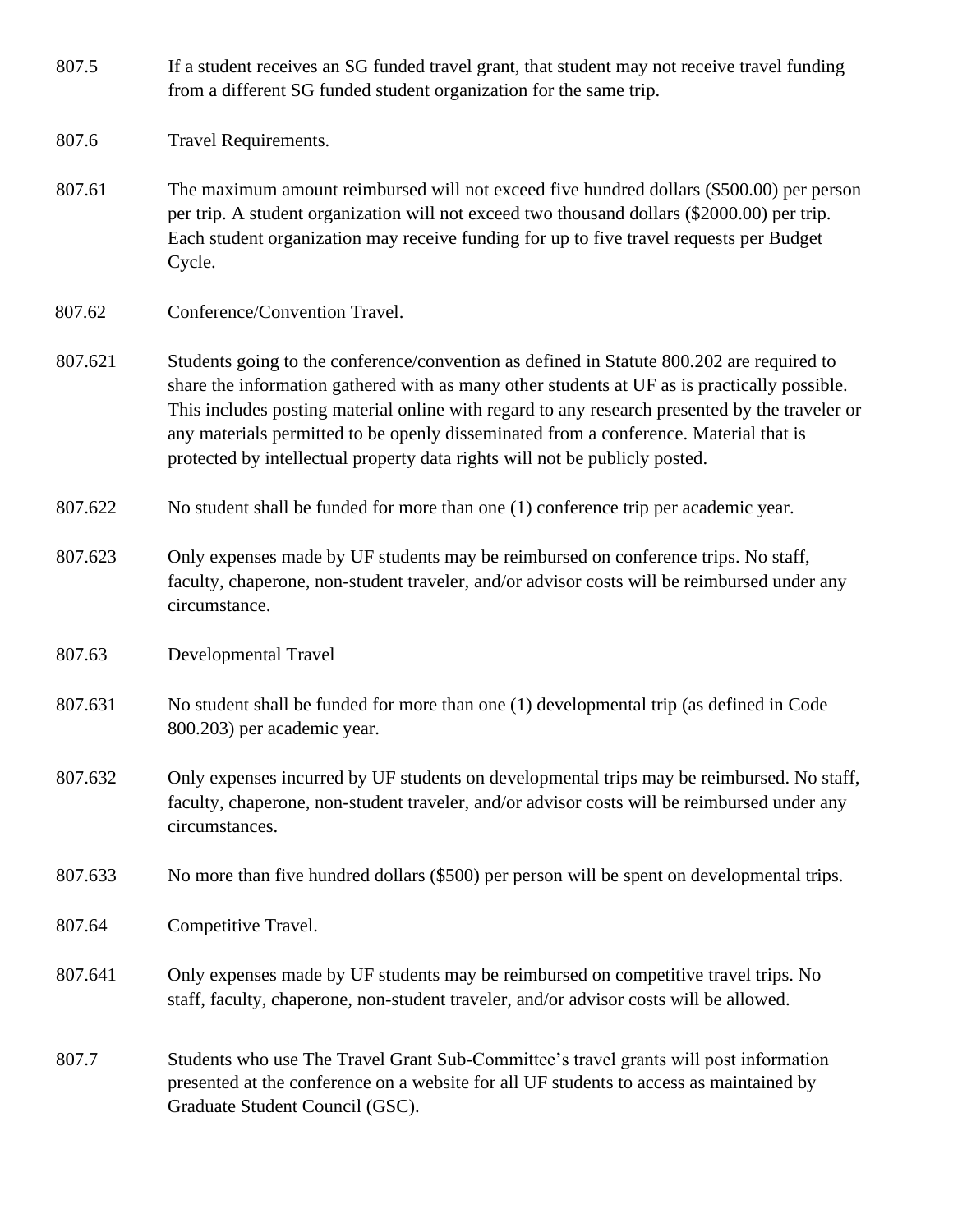- 807.71 The Travel Grant Sub-Committee will allow undergraduate students to access travel grants.
- 807.72 Travel Grants are limited to one (1) trip per student per fiscal year.
- 807.8 Travel Restrictions.
- 807.81 Any students traveling outside of the continental United States must register with the UF International Center prior to the departure date of the trip.
- 807.82 Activity and Service Fee money may not be expended on retreat travel or relief travel.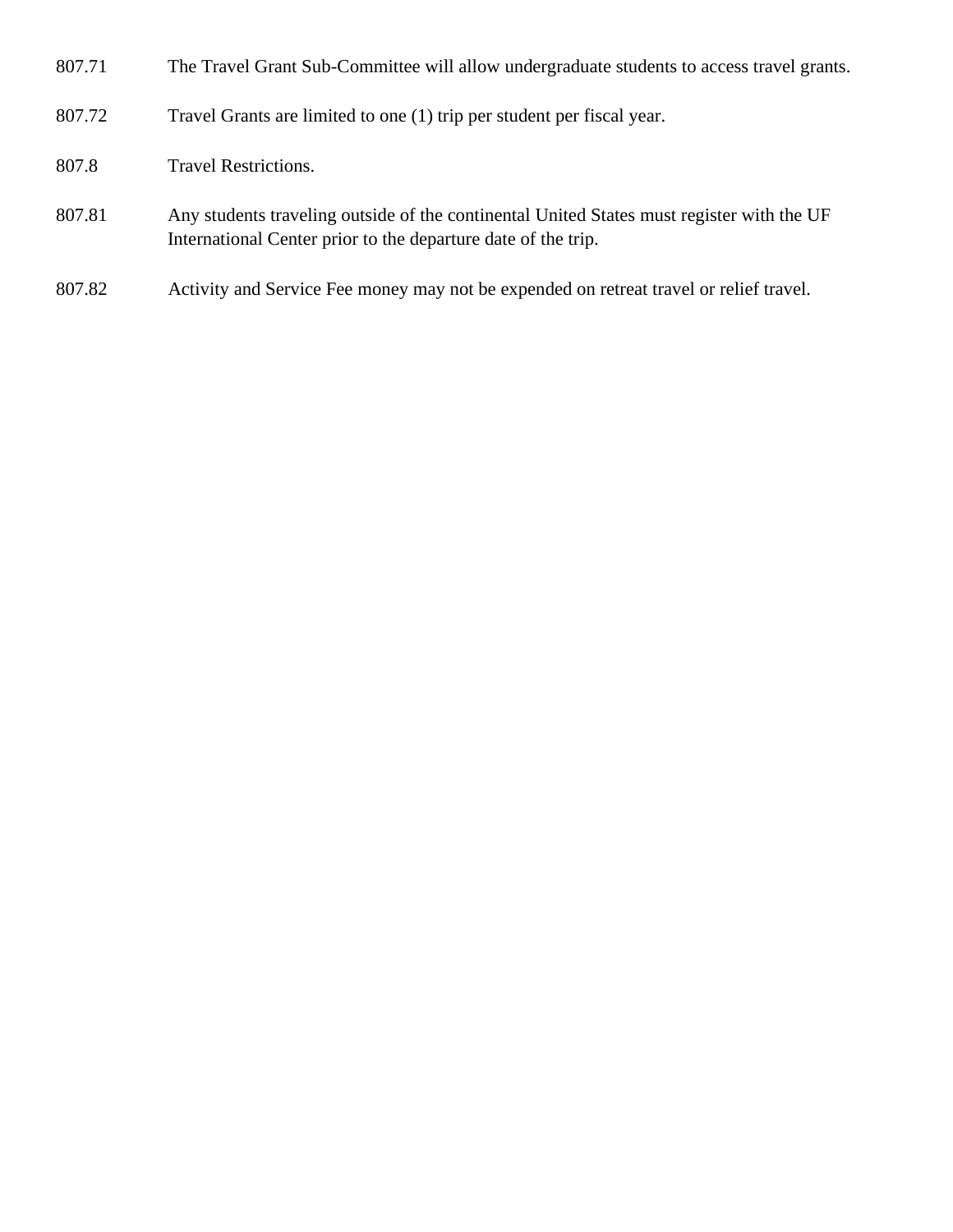CHAPTER 808 ADMINISTRATIVE REGULATIONS - EXTERNAL CONTROL (71-120, 73-139, 80- 223, 82-145, 87-152, 88-106, 88-125, 90-141, 92-123, 93-123, 95-110, 96-114, 97-103, 97-131, 97-139, 98-128, 2002-140, 2004-119, 2004-107, 2005-101, 2005-106, 2005-122, 2005-142, 2006-106, 2006-107, 2006-122, 2007-113, 2008-150, Ballot Initiative 2009, 2009-113, 2009-128, 2010-119, 2011-118, 2012- 108, 2014-115, 2015-115, 2016-120, 2017-109, 2018-111, 2018-114, 2018-115, 2019-102, 2020-1052)

- 808.0 All student organizations that act in accordance to code 810.3 will be eligible for a base funding up to five hundred dollars (\$500) per fiscal semester. This amount will be allocated by the Budget and Appropriations committee before the regular hearing cycle begins.
	- 1. The base funding of five hundred dollars (\$500) will be in a separate line item in the organizations account.
	- 2. Funds in other line items cannot be transferred into the base funding line.
	- 3. These funds can be used for technology, general body meetings, advertising, or events.
	- 4. To apply for the base funding, an organizational treasurer must submit a request through a process outlined and advertised by the active Budget and Appropriations Chair. This application process will not be on a first come first serve basis.
	- 5. These requests will not require a Bill of Law, however the Budget and Appropriations committee shall make the Student Senate aware of any approved requests within seventy-two (72) hours.
	- 6. The expenditure rate policy outlined in 801.7 does not apply to the base funding line item.
- 808.01 In the event the total amount of base funding requested exceeds the amount available during the Budget cycle, each student organization will receive a prorated base funding amount. The prorated base funding amount will be equal for all student organizations.
- 808.1 External Control.

All proposed expenditures shall be in compliance with the approved budget and shall be in accordance with the University Finance Services payment procedures, rules and regulations.

808.11 Student organizations can only receive student body funds if they are registered with the University of Florida Department of Student Activities and Involvement and adhere to Student Body Laws.

## 808.12 No Activity and Service Fee funds allocated to Student Government funded organizations are to be expended on any of the following purchases:

- 1. Plated food for events except when specified in a contract of Student Government or any of its agencies.
- 2. Tips/Gratuities.
- 3. Prizes, prize money, and scholarships.
- 4. Expenditures in support of or against a political party at any level.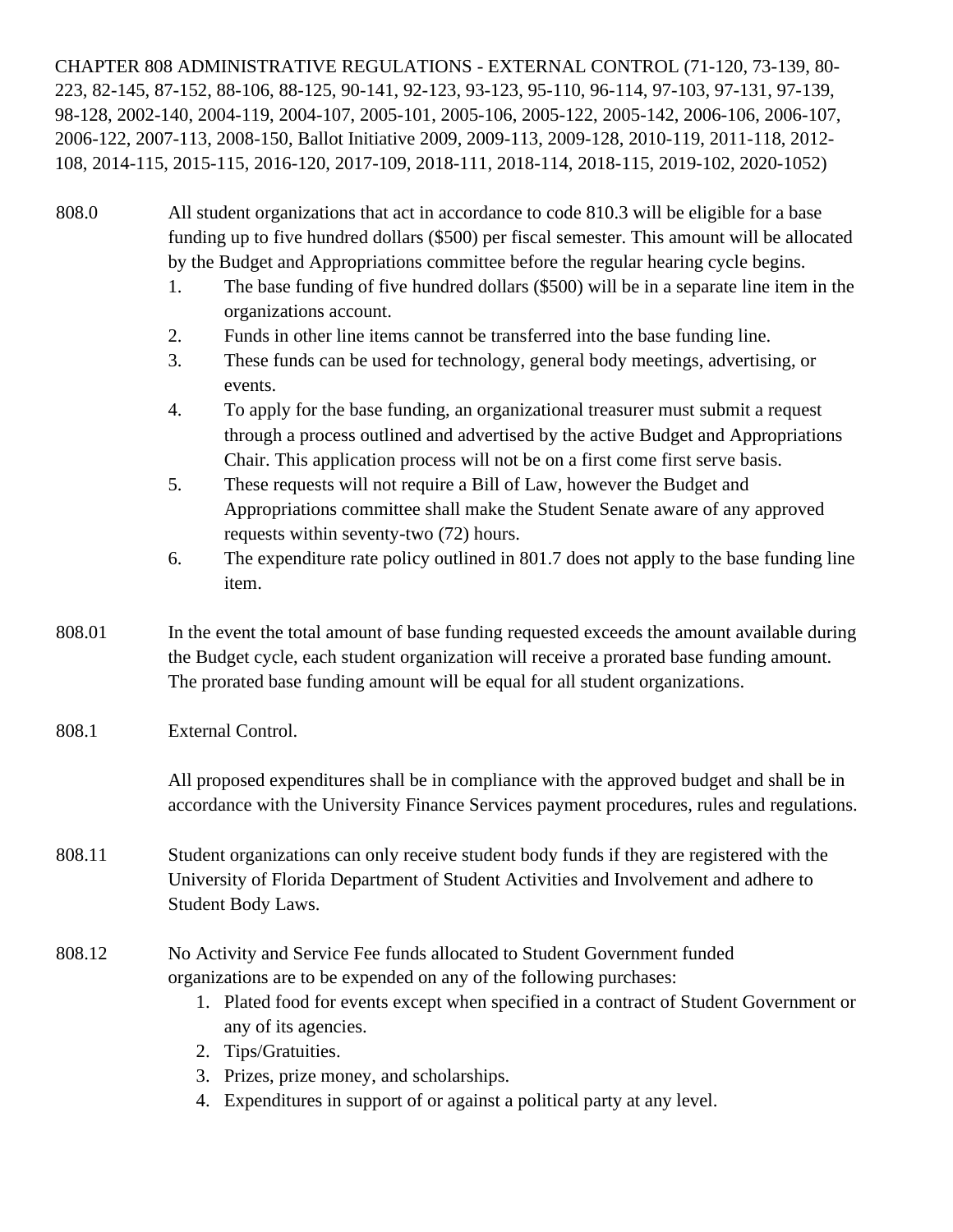- 5. Expenditures intended to enhance a philanthropic organization that's main purpose is not serving the students at the University of Florida. Such items include but not limited to promotional materials and copies.
- 6. Expenditures intended to directly influence federal, state and local legislation, executive actions or judicial decisions.
- 7. Expenditures to subsidize in whole or in part any private corporation.
- 8. Rental of or expenditures towards functions hosted in private residences.
- 9. Postage.
- 10. Production of materials intended for mass mailing (see code 800.27 for definition).
	- i. Email is highly encouraged.
- 11. Any Activity considered to be a form of solicitation, including but not limited to, letters of solicitation, alumni newsletters, or resume mailings to potential employers.

i. A&S fees may not be used to raise additional money.

- 12. Any materials given to, or donated to be used exclusively by non-UF students.
- 13. Payment to a member of a student organization for services rendered to the same student organization.
	- i. If compensation is pursued, only Outside Revenue may be used.
- 14. Graduation Parties/Socials/Ceremonies/Items:
	- i. Social gatherings that, as the primary purpose, celebrate the accomplishment(s) of graduating students.
	- ii. Graduation items include, but are not limited to, stoles, cords, etc.
	- iii. Any graduation Parties/Socials/Ceremonies/Items may be funded by outside revenue.
- 15. Personal use consumable items material that is inherently used by only one person and cannot be reused by someone else— including, but not limited to custom nametags with a student's name engraved.
- 16. Awards for speakers or performers.
- 17. Bar rental, which the State of Florida deems to be a venue that earns more than fifty percent (50%) of their profit from the sale of alcoholic drinks.
	- i. Student Activities and Involvement shall determine the proper contractual arrangements for any venue that normally serves alcohol during the hours of any student organization program.
- 18. Purchase or reimbursement for Gift Cards.
- 19. PCard purchases made by non-Student Government UF departments.
- 20. Teaching Supplies (see 800.43 for definition).
- 21. Food expenditures incurred on travel activities.
- 22. Relief Travel.
- 23. Retreat Travel.
- 24. Purchase or reimbursement for any products outside of the University of Florida Beverage Contract.
- 25. Dues paid to National Organizations.
- 26. Items that the University of Florida does not authorize for P-Card purchases.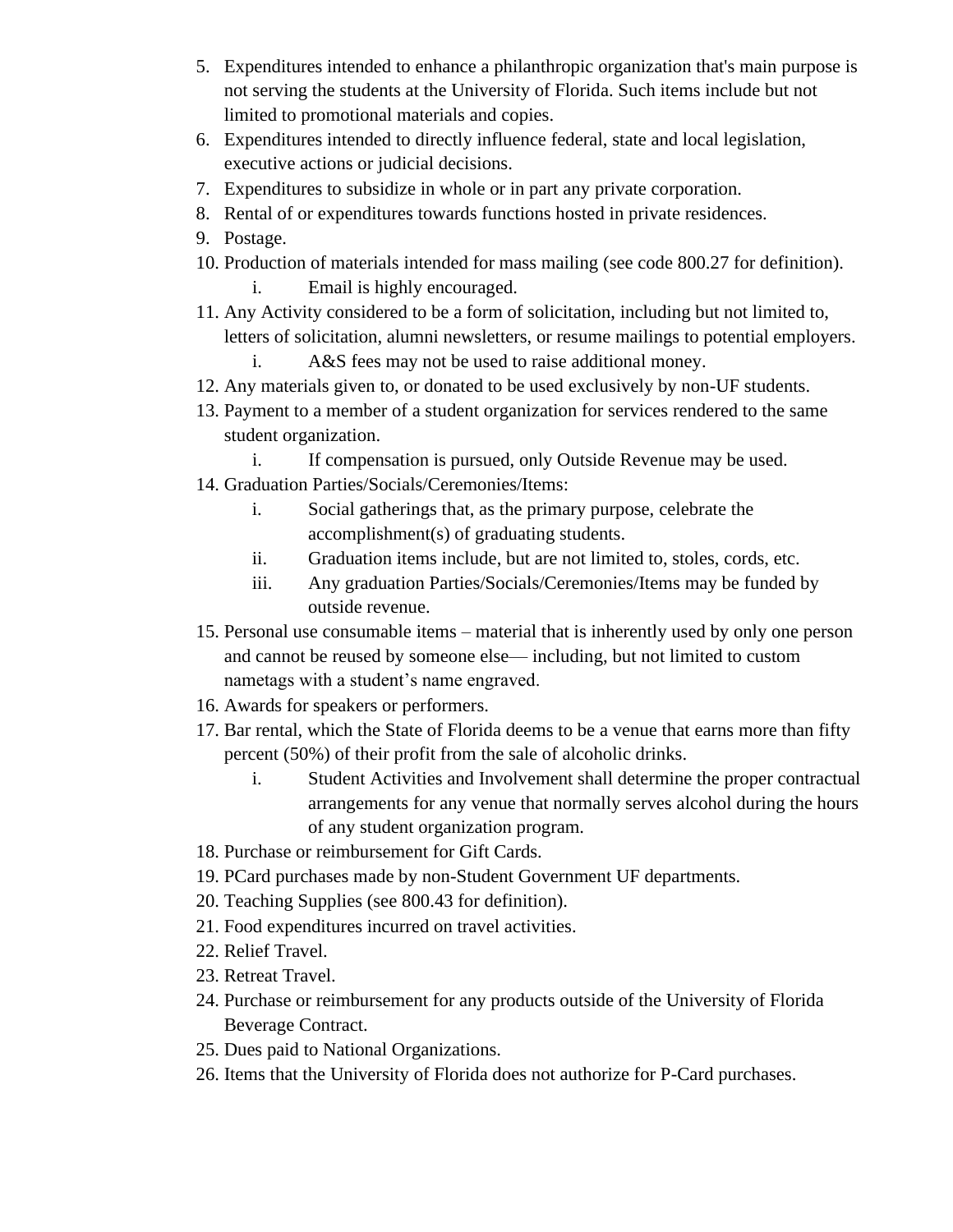| 808.13 | No Activity and Service Fee money shall be issued to a student organization until<br>their constitution is on file and approved by Student Activities and Involvement.                                                                                                                                                                   |
|--------|------------------------------------------------------------------------------------------------------------------------------------------------------------------------------------------------------------------------------------------------------------------------------------------------------------------------------------------|
| 808.14 | All activities that include spending on programs or food must be publicly advertised in order<br>to ensure foreknowledge by the student body.                                                                                                                                                                                            |
| 808.2  | Any ticket revenue money generated by Student Government Productions may only be<br>expended on Student Government Productions programs. These ticket revenue funds may<br>roll over from year-to-year.                                                                                                                                  |
| 808.3  | All food expenditures shall be in compliance with the approved budget and shall be properly<br>encumbered in accordance with the University Financial Services.                                                                                                                                                                          |
| 808.5  | Activity and Service Fee funding shall not be used to fund lobbying activities, lobbyists, or<br>lobbying firms as defined in 808.51.                                                                                                                                                                                                    |
| 808.51 | Definitions:                                                                                                                                                                                                                                                                                                                             |
|        | 1. Lobbyist-shall be any person registered on the Registered Legislative Lobbyist<br>Directory pursuant to Florida Statute 11.045 or Registered Executive Lobbyist<br>Directory pursuant to Florida Statute 112.3215.                                                                                                                    |
|        | 2. Lobbying Firm- means a business entity, including an individual contract lobbyist<br>that receives or becomes entitled to receive any compensation for the purpose of<br>lobbying, where any partner, owner, officer, or employee of the business entity is a<br>lobbyist.                                                            |
|        | 3. Lobbying Activities- Means influencing or attempting to influence legislative action<br>or nonaction through oral or written communication or an attempt to obtain the<br>goodwill of a member or employee of the Legislature.                                                                                                        |
| 808.6  | ONLY students of the University of Florida enrolled at time of encumbrance may be<br>reimbursed.                                                                                                                                                                                                                                         |
| 808.7  | All off campus activities, as defined in 800.25, will only be half $(1/2)$ funded under the<br>Programming Line under circumstances when there is an on-campus equivalent (or an on<br>campus alternative that serves similar purposes). Student organizations should be<br>encouraged to use on campus facilities for these activities. |
| 808.71 | Performance contracts may only be paid, in a lump sum, directly to the performer or agency<br>as earned income. Student government will not reimburse students for any performance fees<br>or travel.                                                                                                                                    |
| 808.72 | Student organizations meeting the definition of 800.31, as determined by Student Senate<br>Budget and Appropriations Committee may only seek Activity and Service Fee funding by<br>application to Recreational Sport as a sport-focused organization.                                                                                   |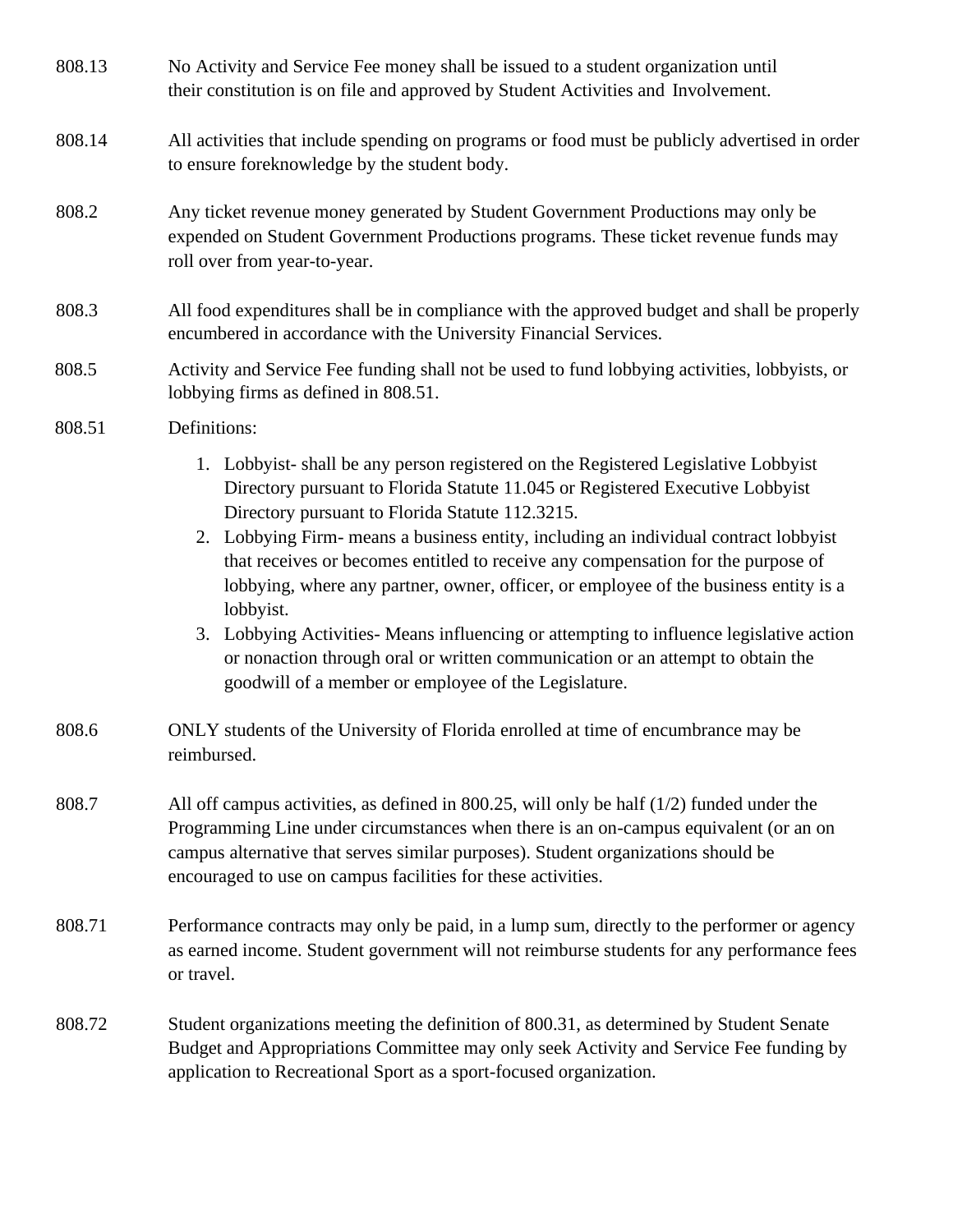808.73 Any fees for late cancellation of room reservations or no-shows must be paid from outside revenues.

#### 808.8 Funding Limits:

- 1. Student Government Funded Organization's total Event Requests for a semester budget cycle may not exceed twenty thousand dollars (\$20,000), excluding honorariums.
- 2. Student Government Funded Organizations may receive up to fifteen thousand dollars (\$15,000) per fiscal year for honorariums.
- 3. Clothing must not exceed fifteen dollars (\$15) per item.
	- a. Clothing must be used for promotional purposes.
	- b. Groups may not charge recipient of the clothing.
- 4. Wet labs must not exceed four hundred (\$400) each.
- 5. No more than one (1) banner/ personalized tablecloth each fiscal year not exceeding two hundred dollars (\$200).
- 6. Cost of DJ's must not exceed two hundred dollars (\$200).
- 7. Cost of decorations cannot exceed \$500 per event.
- 8. Awards shall not exceed \$40 per item and must be competition based.
- 9. A maximum of five dollars and zero cents (\$5.00) per head based on anticipated University of Florida student attendance will be budgeted for food for a given event.
- 10. Student Organizational promotional items will be limited to two dollars (\$2.00) per item including setup and design charges (including having the SG logo or "Funded by Student Government (or SG) "), but excluding shipping/delivery/freight charges.
- 11. The amount allocated for a travel activity shall be on a reimbursement basis only. After completion of the travel activity, only Budget and Appropriations approved and receipted travel expenditures (excluding food costs) of the approved attendees may be refunded. The maximum amount reimbursed will not exceed five hundred dollars (\$500.00) per person per trip.
- 12. Maximum amount that may be spent on homecoming parade events is three hundred dollars (\$300) per student organization.
- 13. All off campus activities, as defined in 800.25, will only be half (1/2) funded under the Programming Line under circumstances when there is an on-campus equivalent (or an on campus alternative that serves similar purposes). Student organizations should be encouraged to use on campus facilities for these activities.
- 808.9 If any changes to the 800 Codes are enacted, student organizations shall be notified via the student organization listserv of the changes within thirty (30) days of the changes taking effect.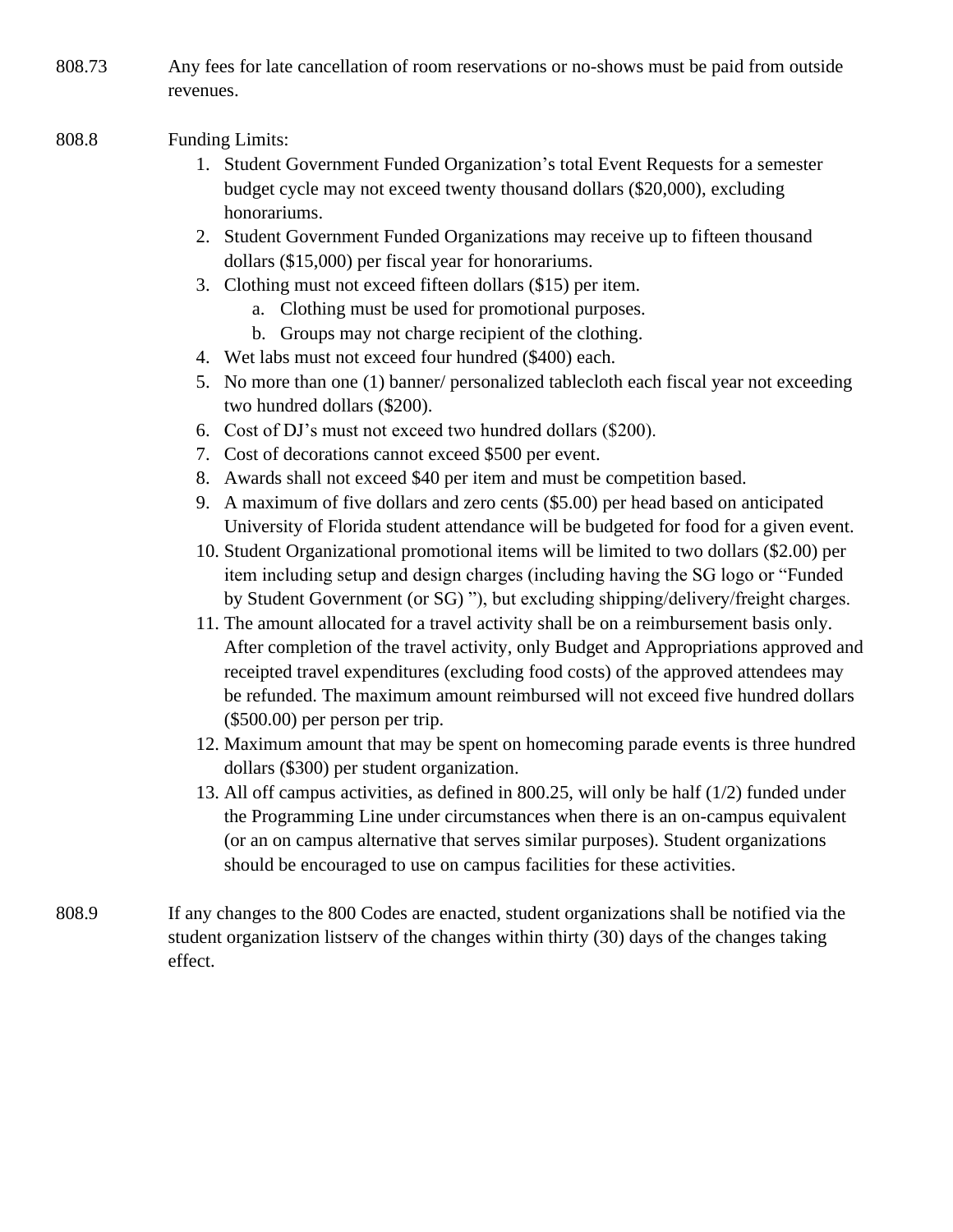CHAPTER 809 ADMINISTRATIVE REGULATIONS – SALARIES, SECRETARIAL AND HIRING (71-120, 71-184, 74-140, 86-170, 87-171, 89-107, 90-141, 91-127, 2001-146, 2004-116, 2004-127, 2006- 122, 2006-138, 2007-137, 2008-120, 2008-121, 2008-122, 2008-123, 2010-119, 2015-115)

809.1 Remuneration for salaried students within student organizations shall be established annually by Student Senate as a part of the budget allocation. Student Body Funds not specifically designated for Student Salaries will only be allocated through regular procedures of the Student Senate with the approval of the Student Body President and Student Body Treasurer. The exception being that no Student Government official, either elected or appointed, shall be remunerated unless so established in the current operating budget. This is not intended to prohibit the hiring of personnel through the office of student employment and financial aid.

## 809.2 As the single exception of Section 809.1, the following officials shall be remunerated:

- 1. Student Body President
- 2. Student Body Vice-President
- 3. Student Body Treasurer
- 4. Senate President
- 5. Senate President Pro-Tempore
- 6. Student Government Productions Chairperson
- 7. Accent Chairperson
- 809.21 Remuneration for these officials shall be established as per Section 809.l. Salaries for Student Government officials shall not be changed for a current term of office.
- 809.22 All remunerated officers listed above must spend a monthly average of ten (10) hours per week, Monday through Friday, during the Department of Student Activities and Involvement hours, in their respective office areas. The Student Body President, Student Body Vice President, Student Body Treasurer and Senate President must spend a monthly average of two (2) of the ten (10) hours per week that must be devoted to access to the Student Body between the hours of 8:00 AM and 4:30 PM.
- 809.23 The above officials may decline their remuneration in writing by filing a letter with the Senate Secretary within thirty (30) days of being sworn into office. In this case, their salaries shall be diverted to the SG reserve fund.
- 809.231 Officials may revoke the decision to decline their remuneration by submitting a second letter to the Senate Secretary at any time during their tenure. Remuneration will not be paid retroactively. Remuneration will restart based on the date of the second letter.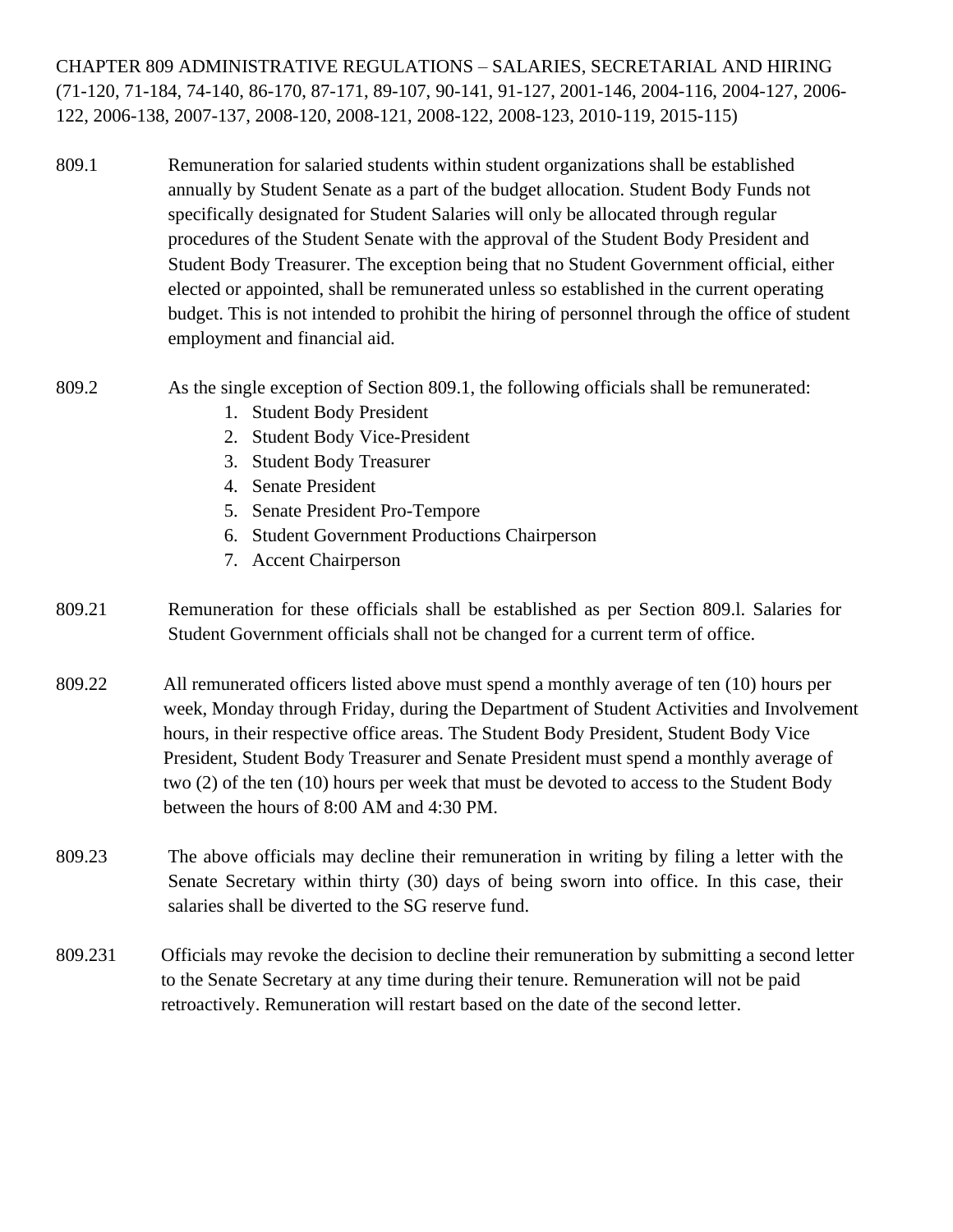CHAPTER 810 ADMINISTRATIVE PROVISIONS – ACTIVITY AND SERVICE FEE USAGE REGULATIONS (96-114, 97-139, 2006-122, 2010-119, 2011-118, 2014-115, 2015-115, 2017-109, 2018- 116, 2019-102, 2020-1052)

- 810.0 As per Florida Statute and Student Body Law: The Student Activity and Service Fee shall be expended for lawful purposes to benefit the Student Body in general.
- 810.1 Pursuant to Florida Statute 1009, the Student Senate Budget and Appropriations Committee shall recommend to the Student Senate the allocation of the Activity and Service Fees for lawful purposes to benefit the Student Body in general, including but not limited to grants to duly recognized student organizations, the membership of which is open to all University students in compliance with the UF Non-Discrimination Regulation (1.006), or any other classification as provided by law. The Big Three Budget Proposal shall be presented to the Student Senate as a Bill of Law. The Student Senate authorizes the Budget and Appropriations Committee to hear event, travel, and Student Organization Operational Budget requests from Student Organizations. These requests will not require a Bill of Law, however the respective committee shall make the Student Senate aware of any approved requests within seventy-two (72) hours.
- 810.11 A Student Senator, with signatures from twenty voting members of the Student Senate, reserves the right to file a veto petition of any approved travel, event, or Operational Budget request from the Budget and Appropriations Committee if the Senator believes the request violates a provision of the 800 Codes. The Senator must cite the code being violated in the veto request and must submit the petition to the Senate Secretary no later than seventy-two (72) hours after the Budget and Appropriations Chairperson has made the Student Senate aware of the approved request.
- 810.12 A veto of the travel or event request by the Student Senate would require a 2/3 vote of the members of the Student Senate present and voting at a regular meeting.
- 810.2 Student Organizations will receive funding on a first come first serve basis as determined by the timestamp of submission to SG Finance. If multiple requests are submitted at the same time, and funding is not available to fully fund the requests, the requests will be pro-rated based on available funding. Available funding for each semester will be determined based on the average total expenditures for all SG Funded Student Organizations for the last five (5) fiscal years. An organization is not able to combine any Operational, Event, or Travel Request submitted at a later timestamp into a request that was submitted at an earlier timestamp for any reason. The Budget and Appropriations Committee will only amend an organization's budget request for compliance with the 800 Codes. The following guidelines will be used as evaluative criteria to provide available funding for travel and events to organizations:
	- 1. Student Organization requests in accordance with 808.86 will be funded provided funding is available.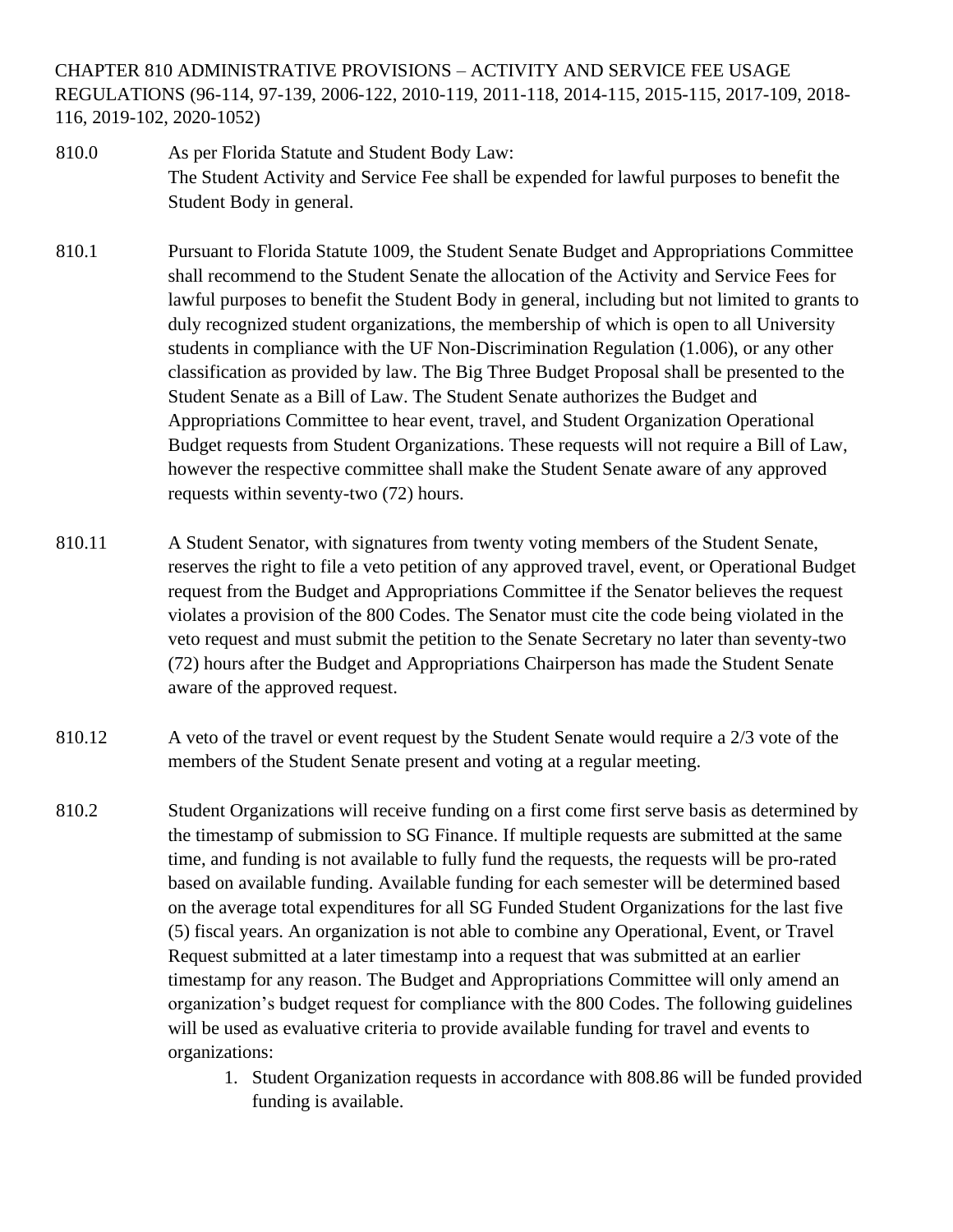- 2. Organizations must be officially registered with the Department of Student Activities and Involvement.
- 3. Organizations must re-register each year with the Department of Student Activities and Involvement to complete eligibility requirements.
- 4. Organizations must allow SIX WEEKS (6) for contracted and travel requests, and FOUR WEEKS (4) for all other events before receiving funds from the Budget and Appropriations Committee.
- 5. All signature authorities receiving Student Government funds must complete the annual Finance Training Class. Violations of this rule will result in organizational funds being frozen until the organization comes into compliance.
- 6. Organizations must not charge membership fees.
- 7. Organizations must have at least ten (10) active members in order to receive SG funding. Groups may be required to provide verification by means of a separate list of member UFID's and their email addresses. It is at the discretion of the Student Government Finance Office to contact the active members shown on the list by email to verify membership status.
- 9. If a group fails to be registered with the Department of Student Activities and Involvement, they will no longer be eligible for funding and will forfeit any operational budget they received for that fiscal year.
- 10. All expenditures shall be in accordance with the University of Florida Finance Services payment procedures, rules, and regulations.
- 11. Student organizations can only receive student body funds if they are registered with the University of Florida Department of Student Activities and Involvement and adhere to Student Body Laws.
- 12. Student Organizations have not requested any expenditures in violation of 808.12.
- 13. All student organization expenditures requested meet the requirements of 808.8.
- 14. All student organizations shall adhere to the expenditure rate policy outlined in 801.7.
- 810.3 Organizations will receive funding on a first come first serve basis as determined by the timestamp of submission to SG Finance. If multiple requests are submitted at the same time, and funding is not available to fully fund the requests, the requests will be pro-rated based on available funding. The Budget and Appropriations Committee will only amend an organization's budget request for compliance with the 800 codes. The following guidelines will be used as evaluative criteria to provide available funding for operational budgets for organizations:
	- 1. Organizations must be officially registered with the Department of Student Activities and Involvement.
	- 2. Organizations must re-register each year with the Department of Student Activities and Involvement to complete eligibility requirements.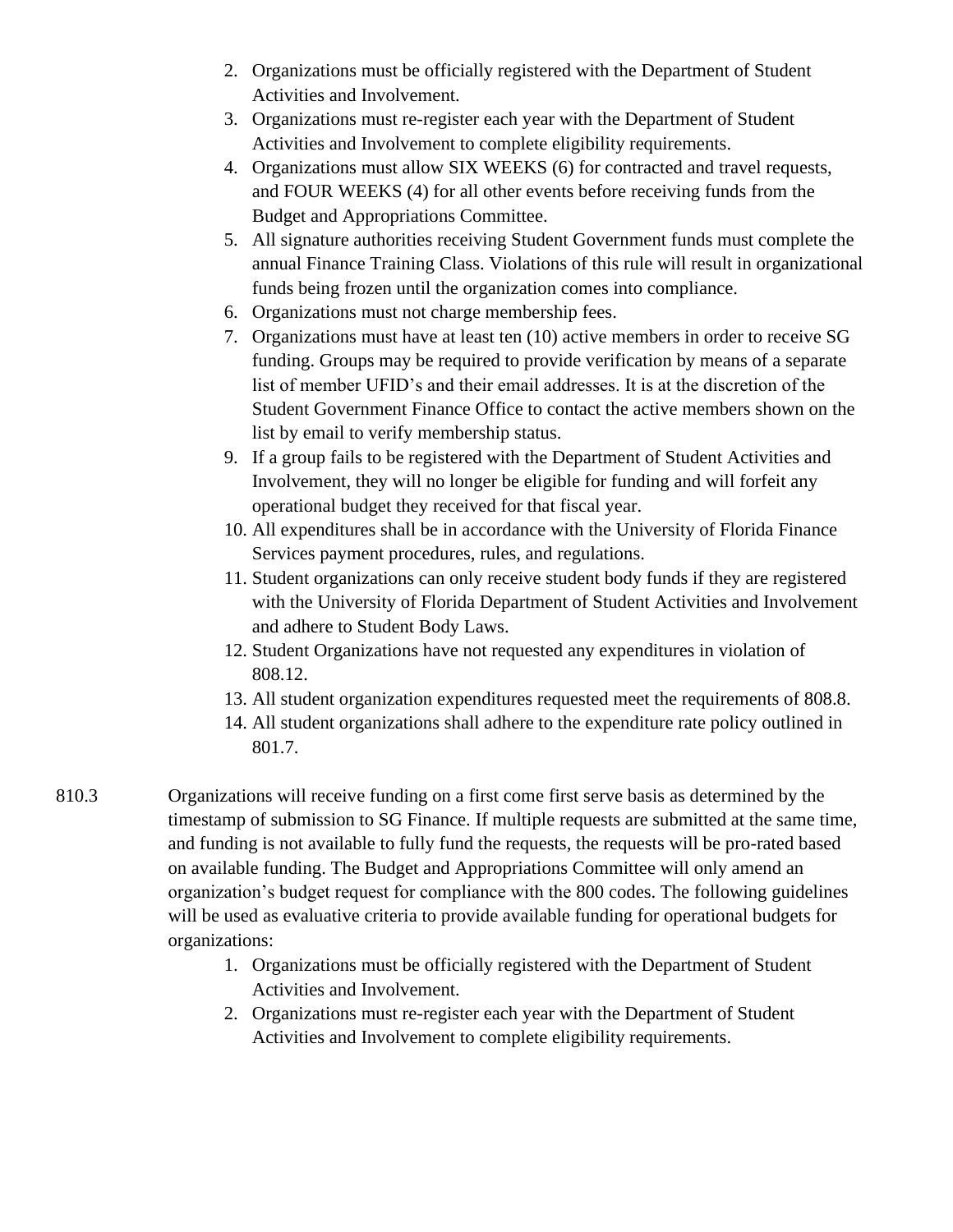- 3. All signature authorities receiving Student Government funds must complete the annual Finance Training Class. Violations of this rule will result in organizational funds being frozen until the organization comes into compliance.
- 4. Organizations must not charge membership fees.
- 5. Organizations must have at least ten (10) active members in order to receive operational funding. Groups may be required to provide verification by means of a separate list of member UFID's and their email addresses. It is at the discretion of the Student Government Finance Office to contact the active members shown on the list by email to verify membership status.
- 6. If a group fails to be registered with the Department of Student Activities and Involvement, they will no longer be eligible for funding and will forfeit any operational budget for that fiscal year.
- 7. No Operational budget will contain funding for website design that exceeds five hundred dollars (\$500). Website Design costs are excluded from the advertising cap.
- 8. No operational budget will exceed three hundred and fifty dollars (\$350) in Awards.
- 9. Under the Operational Budget, an organization is only funding Promotional Items for Non-Events.
- 10. An organization can request food for General Body Meetings not to exceed five (5) dollars per head multiplied by the number of total active members.
- 11. No more than five (5) percent of an operational budget or one hundred dollars, whichever is greater, can be used for awards, recognition keys, etc.
- 12. The only items able to be funded under "Programs" for operational budgets are plates, napkins, cups, utensils, and tablecloths. The cap on this is the number of members multiplied by the number of General Body Meetings, up to twelve (12) General Body Meetings per Fiscal Year.
- 13. The advertising line in an operational budget shall not exceed two (2) dollars per active member multiplied by the number of General Body Meetings, up to twelve (12) General Body Meetings per Fiscal Year. Items able to be funded in the advertising line include T-Shirts, tabling supplies, stickers, copies, posters, and banners.
- 14. Organizations adhere to the expenditure rate policy as defined in 801.7.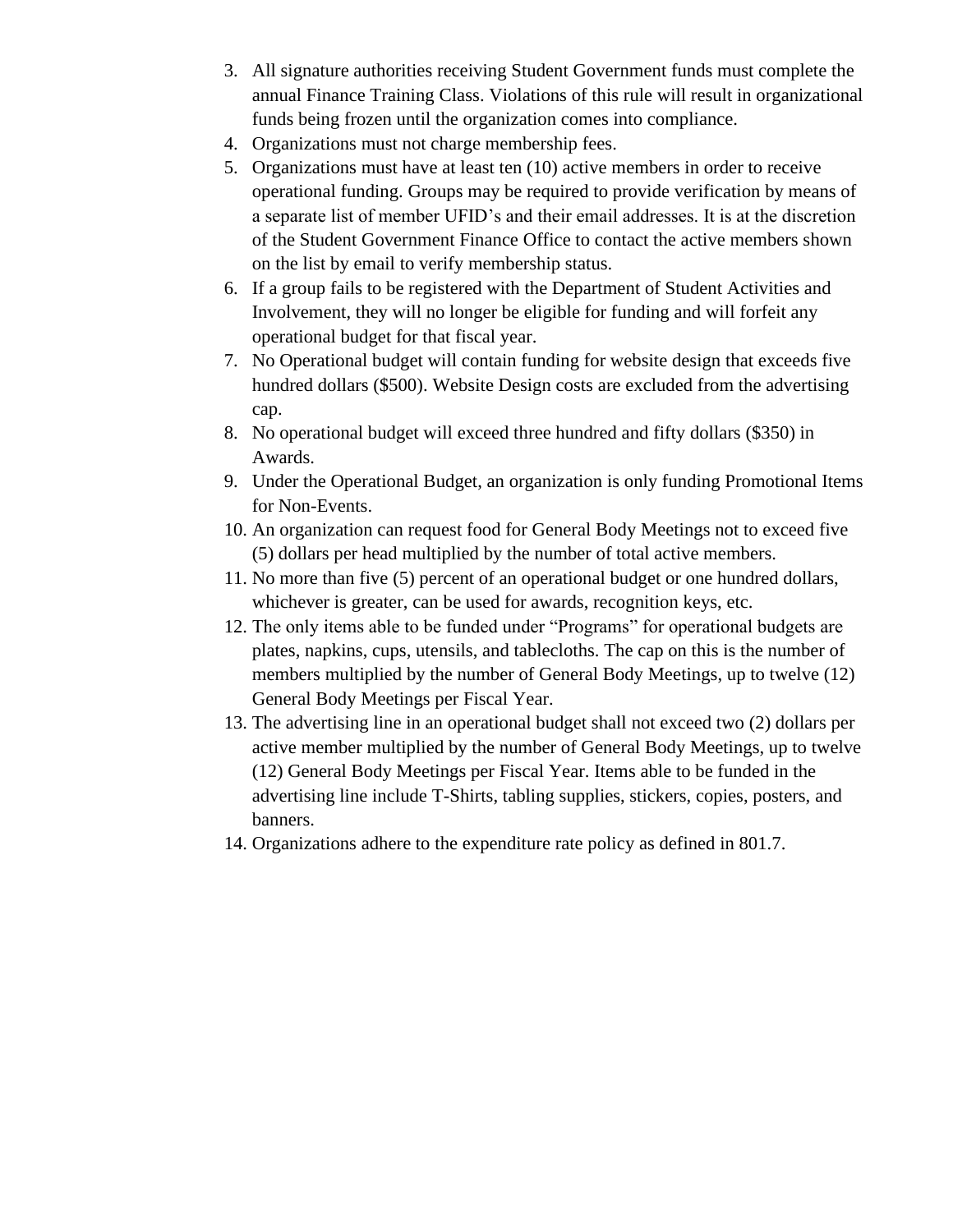CHAPTER 811 ADMINISTRATIVE PROVISIONS – TRAINING REGULATIONS (98-128, 2006-126, 2010-119, 2011-118, 2014-115, 2015-115, 2016-120, 2019-102, 2020-1052)

- 811.1 The Student Body Treasurer's office will create a Finance Training course. The course will adequately cover expenditure transactions, SG Finance Law, good business policies and procedures. The course will be available at the beginning of each budget cycle. Proof of acceptable completion will be recorded based on attendance by the student organization's President and Treasurer.
- 811.11 Student organization Presidents and Treasurers must attend one of the scheduled trainings in order to have continued access to any approved SG Funding. Violation of this rule will result in organizational funds being frozen for the remainder of the budgeted semester.
- 811.12 Student organizations that conduct their executive board elections during the Spring must ensure the completion of financial training prior to budget hearings taking place.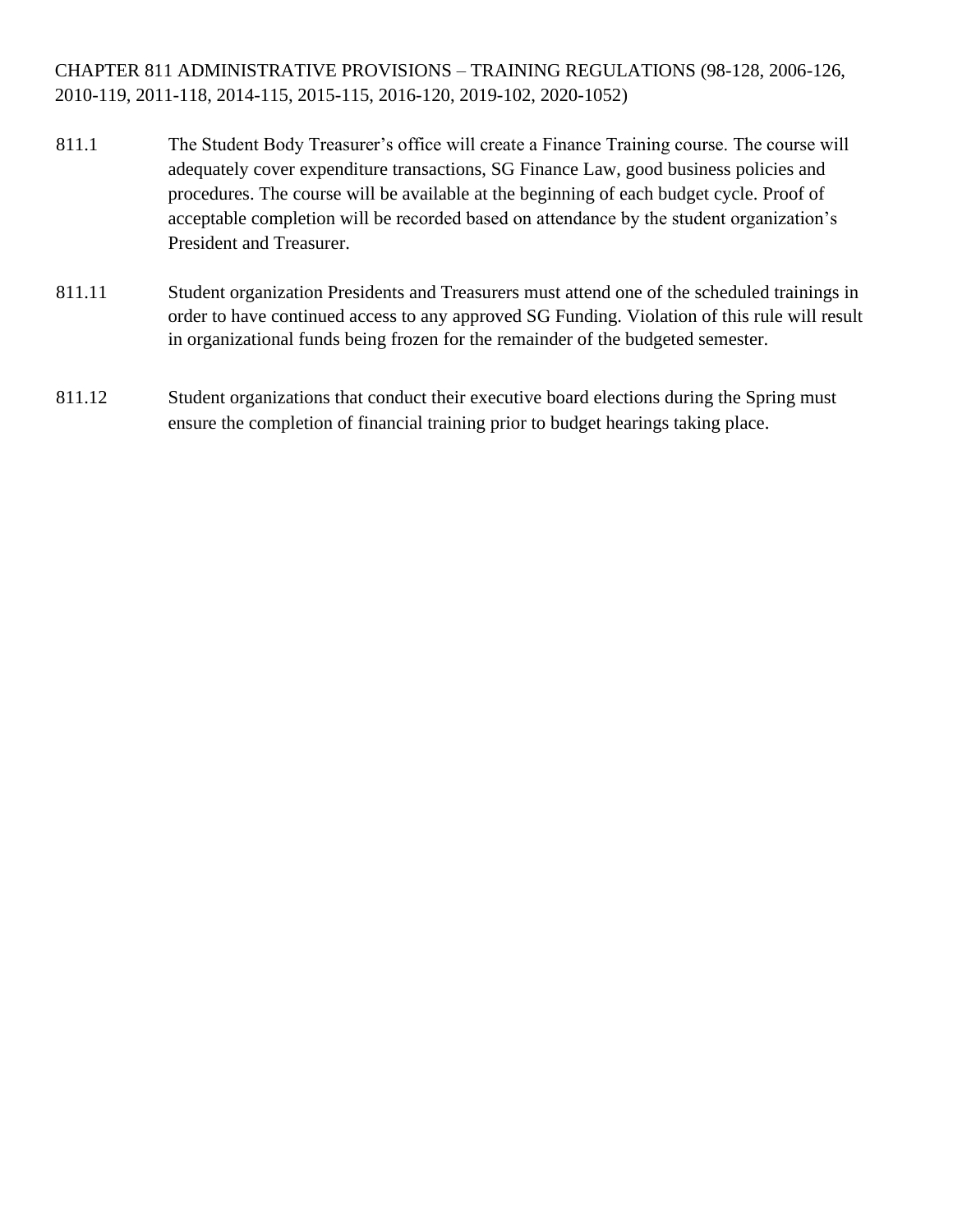CHAPTER 820 STUDENT GOVERNMENT RESERVES (92-142, 93-123, 95-109, 2000-101, 2002-110, 2006-136, 2007-133, 2008-106, 2008-132, 2010-119, 2011-118, 2012-108, 2014-115, 2015-115, 2019-102)

- 820.1 Any transfer of funding from Student Government Reserves shall be passed by the Student Government Executive Committee and then submitted to and passed by the Senate Budget and Appropriations Committee before being sent to the Student Senate for final approval. This bill shall be passed by a majority approval on two (2) readings and shall be subject to the Student Body Treasurer's approval or veto. If the bill is vetoed, it shall be placed on third reading and passed by a two-thirds (2/3rds) vote of the Student Senate, to override a veto. The Student Body Treasurer may only veto based on the 800 Codes that were violated by citing the specific code.
- 820.2 A reasonable summary estimate and explanation of what is to be procured must be contained in the bill. The bill will be supported by a breakdown of each item to be purchased, including the estimated cost per item. This breakdown will also be made available upon request. The sum total of each line item must equal the total amount requested. Any money not spent will remain reserves.
- 820.3 SG Reserve transfers for the purpose of construction projects are for a construction contract amount as a whole. While a breakdown of expenses for the project will be made available upon request, sent out over the senate list-serve, and posted on the Student Government website, it is an estimate of each cost and not binding to the actual totals for each individual expense, so long as the total does not exceed the budgeted amount for the construction contract. An estimated completion date should be included in the attachment to the bill.
- 820.4 Following completion of a project details, including completion date and expenditures, will be made available to the Student Senate Budget and Appropriations Committee and will be made available to any student upon request.
- 820.5 The Student Government reserve account shall contain a cash reserve of seven percent of the annual budget.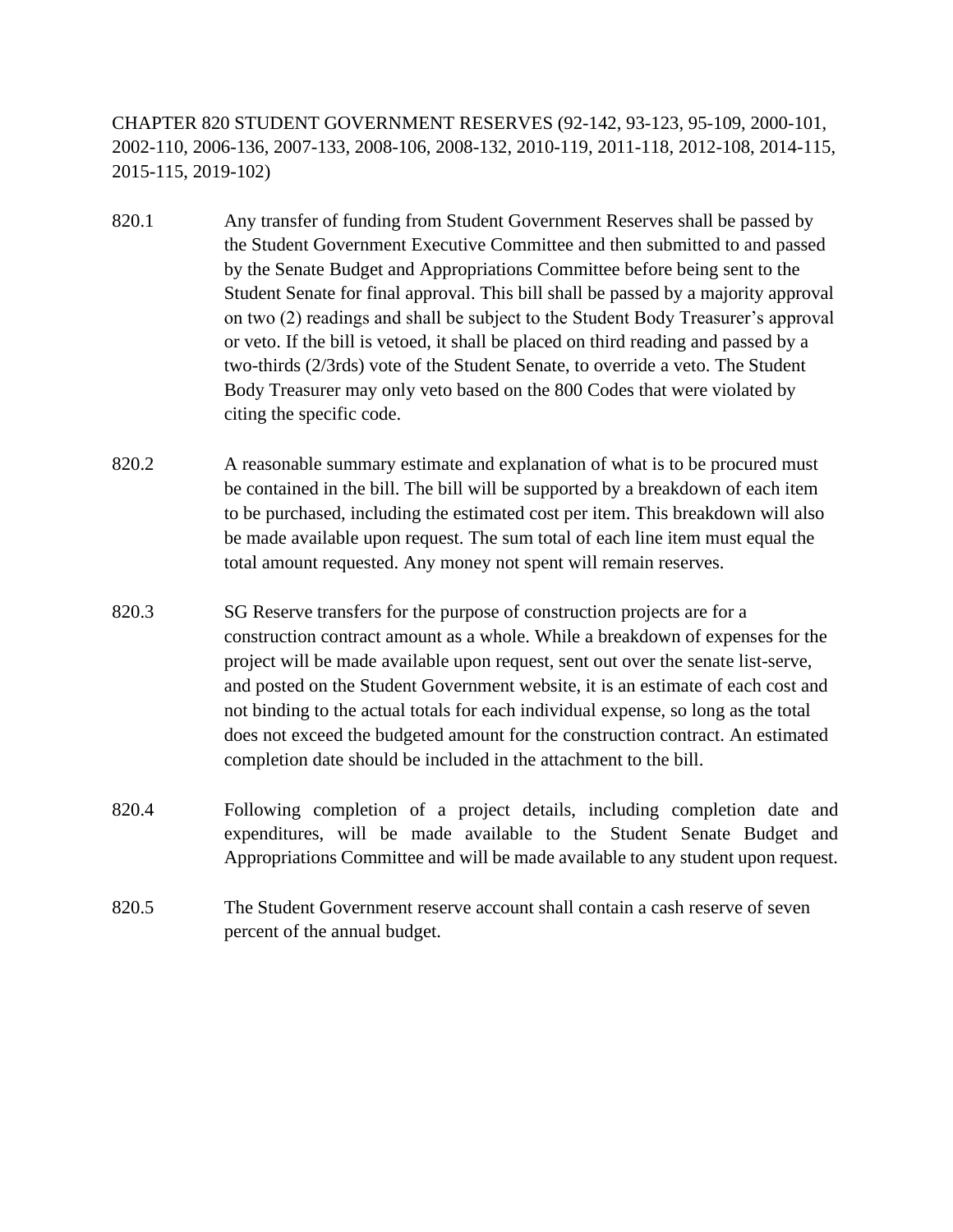CHAPTER 821 BIG FIVE BUDGET PREPARATION LAW (69-156, 70-100, 73-106, 79-180, 80-223, 81-118, 82-113, 82-145, 83-210, 86-164, 87-127, 88-125, 89-142, 90-141, 92-108, 94- 111, 95-108, 95-110, 96-129, 96-137, 97-103, 97-131, 98-128, 2000-135, 2000-147, 2004-127, 2005-107, 2005-125, 2005-136, 2006-100, 2006-126, 2010-119, 2011-118, 2014-115, 2015-115, 2016-120, 2017-109, 2018-117, 2019-102, 2020-1052)

- 821.0 The Activity and Service Fee Budget Act.
- 821.1 The areas that comprise the Activity and Service Fee Budget—Recreational Sports, J. Wayne Reitz Union, Student Activities & Involvement, Sorority & Fraternity Affairs, and Student Government--shall submit their yearly budget request to the Senate Budget and Appropriations Chairperson as directed by written notification signed by the Chairperson. Tape recordings will be made of the hearings for future references, and shall be kept for one year after the A&S Fee Budget Act passes a second reading in the Student Senate.
- 821.21 The A&S Fee Budget hearings will begin Summer B term and end prior to Fall term elections.
- 821.22 The Big Five entities will, upon request of the Budget and Appropriations Committee, submit their budget request(s). The requests will be based on:
	- 1. Percentage of the current budget OR;
	- 2. Expenditure rate average of last three (3) years of expenditure rate history.
	- 3. The percentage and base are to be determined by the Student Senate Budget and Appropriations Committee in consultation with the Student Body President and Student Body Treasurer.

#### 821.23 The Big Five budget hearing process Annual Budget Hearings

- 1. The Budget and Appropriations Committee shall hold annual hearings to determine the Big Five budget.
	- a. The Big Five consists of the J. Wayne Reitz Student Union, Student Government, Student Activities & Involvement, Sorority and Fraternity Affairs, and Recreational Sports. Prior to the determination of the succeeding Big Five budget, the prior budget shall be amended in a separate hearing.
	- b. All organizational hearings shall be held pursuant to the terms of Chapters 821, 822, and 824 in the 800 codes of the Student Body Statutes
- 2. The Budget and Appropriations Chairperson shall call the meeting to order. In the Chair's absence, the Vice-Chairperson shall assume this responsibility.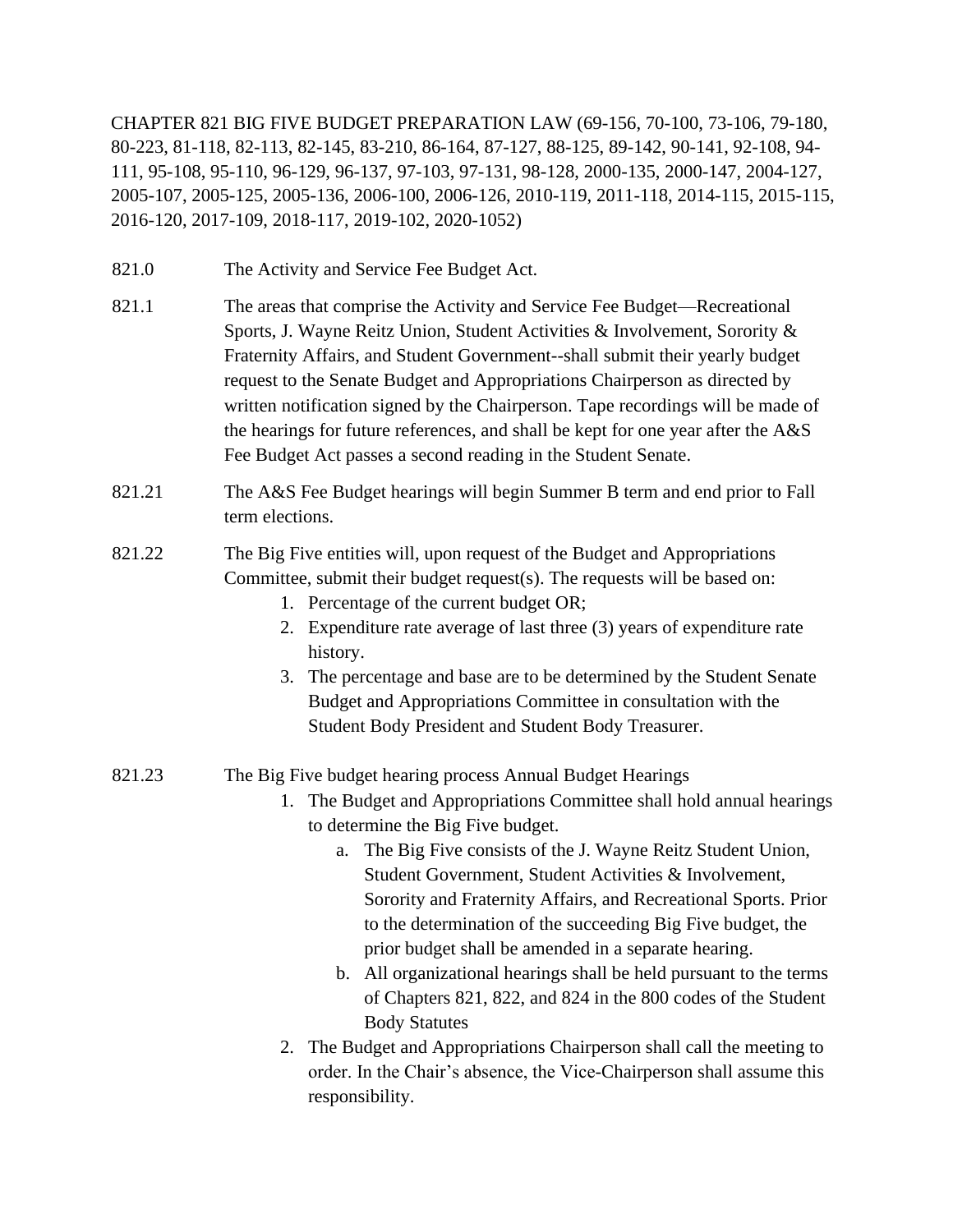- a. The Chairperson shall begin introductions for the committee and may ask for the introduction of any official in the room for public record.
- 3. Following presentation, the Budget and Appropriations Committee shall hold up to five (5) minutes of discussion with the designated fiscal representative.
	- a. Ex-officio members of the Budget and Appropriations may speak during this time.
- 4. Pro/Con debate shall proceed discussion, consisting of three (3) rounds of three (3) minutes each.
	- a. There shall be a fourth and final round consisting of con and final privilege at four (4) minutes each.
- 5. The following shall serve as a template for a motion prior to a vote on a budget: "Move to move (student/academic organization or Big Five entity) request to (2nd or 3rd) hearings in the amount of "
- 6. During 3rd hearings, the template shall be adjusted as follows: "Move to approve (student/academic organization or Big Five entity) for the (fiscal year) in the amount of " $\cdots$ ".
	- a. Ex-officio members may not vote. Following the vote, the Chair shall call for the hearing's adjournment.
- 821.231 A Big Five entity may request a supplemental budget in excess of the percentage limits set by the committee, but it MUST submit the base request in accordance with 821.22. The supplemental budget request must include a detailed explanation for the additional funding requested.
- 821.24 Any allocations to the Big Five may not be re-appropriated to another department without the express authorization of the Budget and Appropriations committee.
- 821.3 The proposed Activity and Service Fee (A&S) Budget shall be submitted to the Student Senate for review at least six (6) calendar days before consideration as a first reading. Amendments to the legislation must be submitted in writing to the Student Senate Secretary and Budget and Appropriations Committee Chairperson no later than six (6) calendar days after the affected legislation has been submitted to the Student Senate. After this date, amendments to the bill of legislation may not be adopted; however, amendments to the amendments may be made from the Senate floor.
- 821.4 The Student Senate Budget and Appropriations Committee shall submit the proposed A&S Fee Budget request with a line item breakdown, to the Senate Secretary no later than ninety-six (96) hours after the final passage of the budget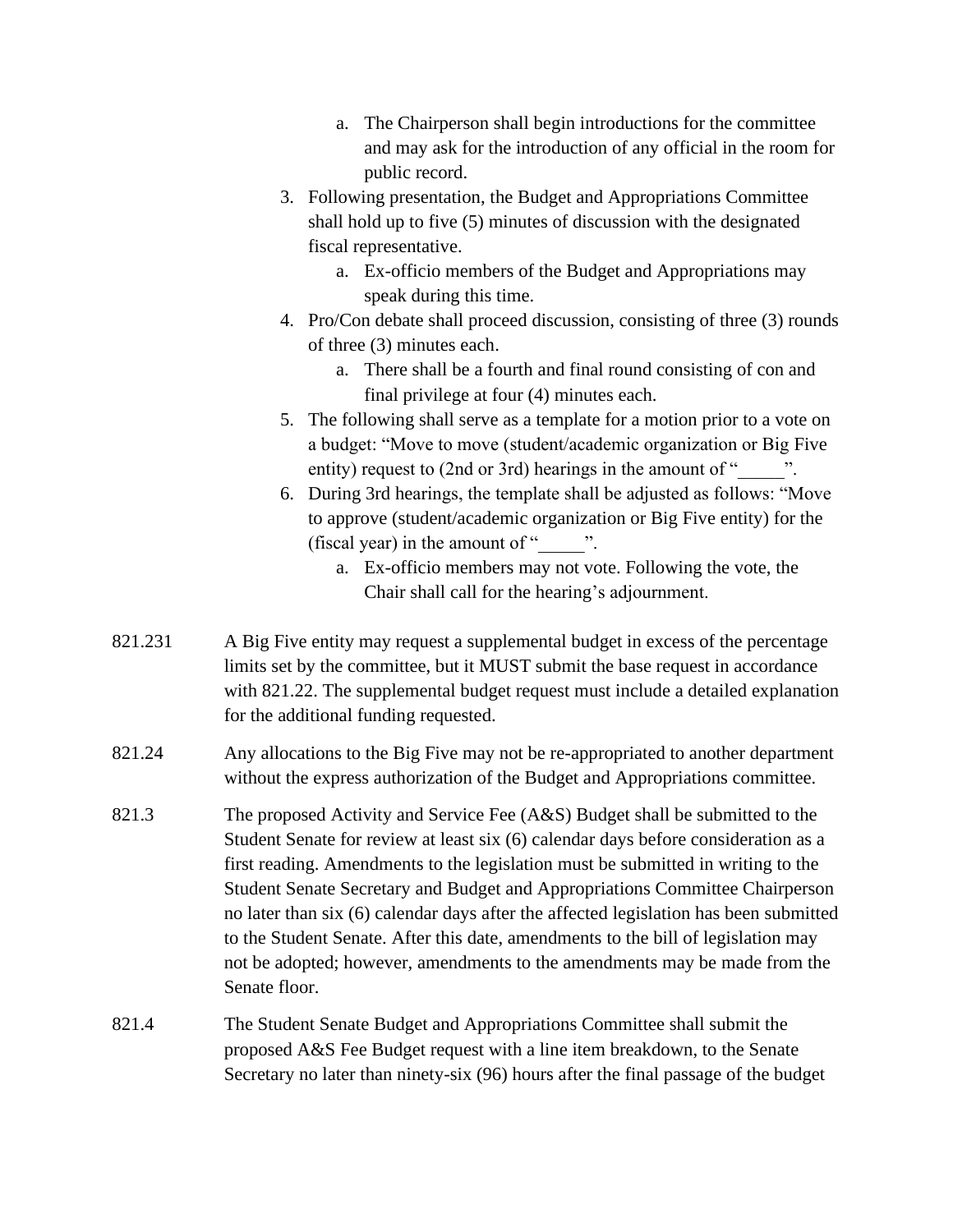|        | during third hearings by the Student Senate Budget and Appropriations<br>Committee.                                                                                                                                                                                                                                                                                                                                                                                             |
|--------|---------------------------------------------------------------------------------------------------------------------------------------------------------------------------------------------------------------------------------------------------------------------------------------------------------------------------------------------------------------------------------------------------------------------------------------------------------------------------------|
| 821.41 | The President of the Graduate Student Council, and the Gator Times will be<br>notified by email about the Big Five budget. A press release will also be sent<br>regarding the Big Five budget to local newspapers with significant campus<br>distribution. This notification will be sent twenty-four (24) hours preceding<br>Senate presentation. Students wanting changes to the bill must work with a<br>Senator and submit said changes in the form of a written amendment. |
| 821.42 | In the Activity and Service Fee Budget Act the passage of such a bill requires the<br>bill to be passed by majority vote of those Senators present and voting in<br>identical form at two (2) separate meetings of the Student Senate no closer than<br>twenty-four (24) hours of each other.                                                                                                                                                                                   |
| 821.5  | The Activity and Service Fee Budget must pass on final reading at least seven (7)<br>calendar days prior to the initial balloting of the fall election.                                                                                                                                                                                                                                                                                                                         |
| 821.6  | The Student Senate Budget and Appropriations Committee must submit the<br>proposed Activity and Service Fee Budget to the Local Fee Committee.                                                                                                                                                                                                                                                                                                                                  |
| 821.7  | Each budget or line item removed from the Activity and Service Fee Budget by<br>the Student Body President or Student Body Treasurer by line item veto shall<br>recur on the floor of the Student Senate no later than fifteen (15) calendar days<br>after the last veto message has been submitted to the Senate President.                                                                                                                                                    |
| 821.71 | Any budget or line item failing to have its veto overridden may be submitted as a<br>Supplementary Appropriations Bill to the Student Senate Budget and<br>Appropriations Committee no later than fifteen (15) calendar days after the<br>override vote is taken on the Senate floor.                                                                                                                                                                                           |
| 821.8  | The Budget Act shall reflect all organizations requesting money even in the event<br>that none is granted.                                                                                                                                                                                                                                                                                                                                                                      |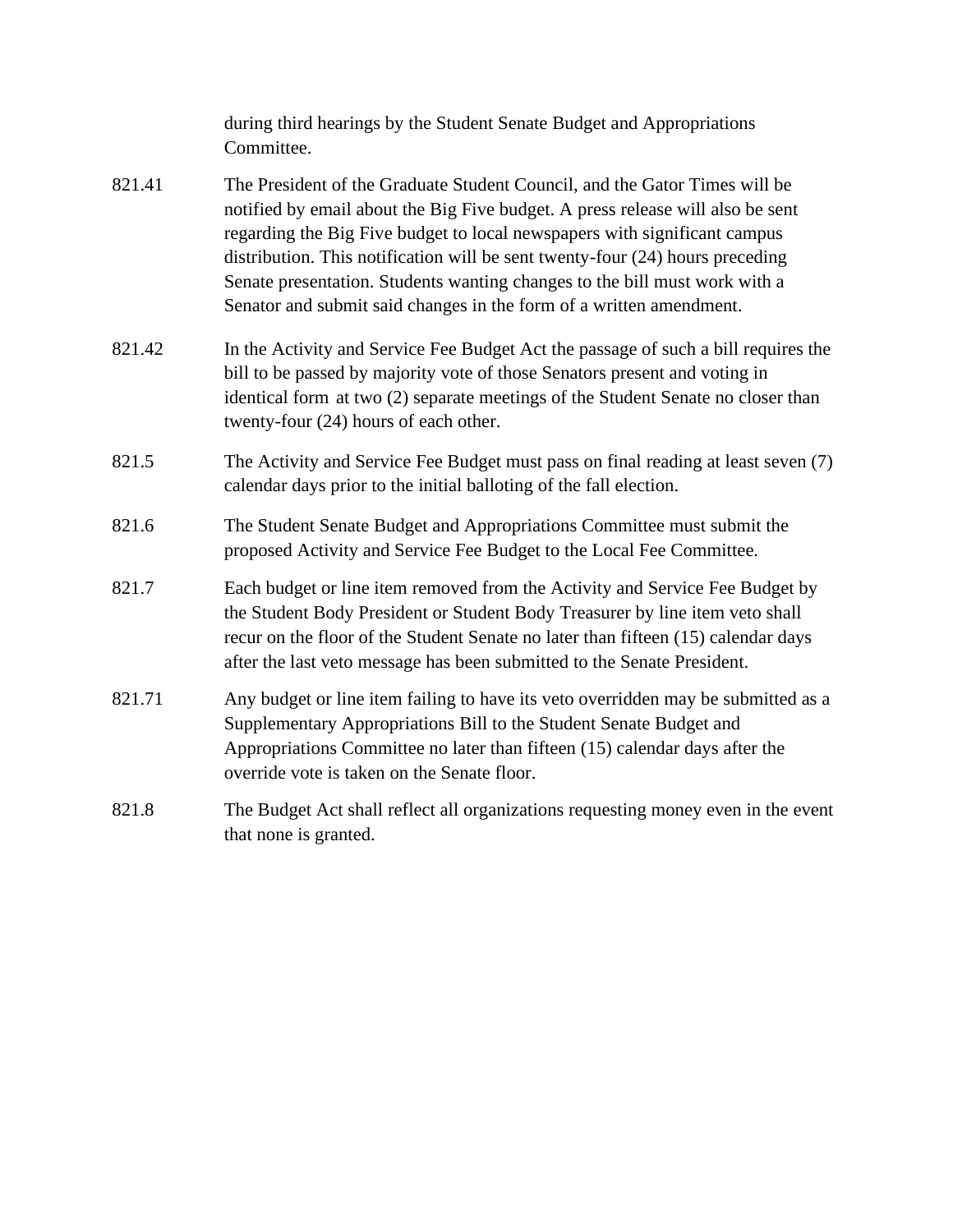CHAPTER 822 THE STUDENT GOVERNMENT FUNDED ORGANIZATIONAL BUDGET (92-126, 95-110, 97-103, 98-128, 99- 120, 2000-135, 2000-136, 2001-116, 2004-103 2004-107, 2004-127, 2005-102, 2005-106, 2005-107, 2005-136, 2006-126, 2009-129, 2011-118, 2012-108, 2014-115, 2015-115, 2016-120, 2017-109, 2019-102, 2020-1010, 2020-1035, 2020-1052, 2021- 100)

- 822.1 Audio recordings will be made of the hearings for future references, and shall be kept for one (1) year after the Student Government Organizational Budget passes a second reading in the Student Senate.
- 822.2 The Budget and Appropriations Committee:
	- 1. Membership of the Committee shall be composed of:
		- a. Eight members of the Student Senate, selected by the Replacement and Agenda Committee and approved through the Senate.
		- b. One member of the Student Senate, selected to serve as the Budget and Appropriations Committee Chairperson by the Replacement and Agenda Committee and approved through the Senate.
	- 2. The Budget and Appropriations Committee shall hear the following requests:
		- a. Big Five Budget Proposals
		- b. Student Organization Operational Budgets
		- c. Student Organization Travel Requests
		- d. Student Organization Event Requests
		- e. Appeals stemming from decisions of the Budget & Appropriations Committee.
		- f. Appeals stemming from decisions of the Travel Grant Sub-Committee.
		- g. Line Item Transfers.
	- 3. The Travel Grant Sub-Committee will be recognized as a sub-committee of the Budget and Appropriations Committee.
		- a. Membership of the Travel Grant Sub-Committee shall be composed of:
			- i. The Graduate Student Council Executive Board
			- ii. Students trained by GSC to review grants.
		- b. The Travel Grant Sub-Committee shall hear the following requests:
			- i. Grants to students traveling domestically and internationally for conferences and professional development. Individual students in eligible departments may apply for the grants.
	- 4. Appeals stemming from decisions of the Budget and Appropriations Committee or the Travel Grant Sub-Committee will follow the following guidelines:
		- a. The student organization President must submit an appeal to the Chair of the Budget and Appropriations Committee via email no later than seventy-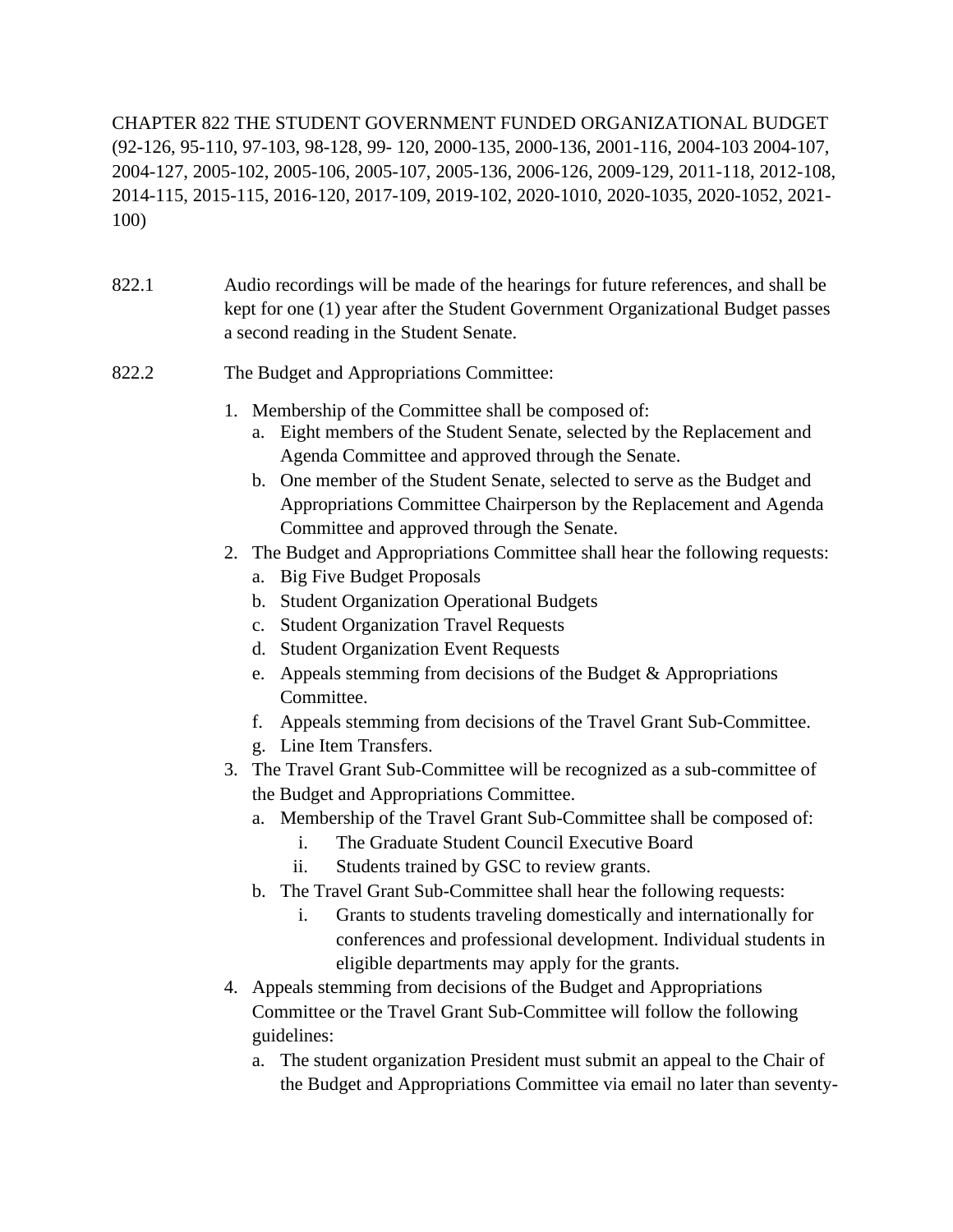two (72) hours after the decision of the Budget and Appropriations Committee.

- b. The student must submit an appeal to the Chair of the Budget  $\&$ Appropriations Committee via email no later than seventy-two (72) hours after the decision of the Travel Grant Sub-Committee.
- c. The appeal must state the specific 800 code that the individual believes the Budget and Appropriations Committee or the Travel Grant Sub-Committee did not follow.
- d. The Budget and Appropriations Committee will schedule a meeting no later than seven (7) days after receiving the appeal.
- e. The Budget and Appropriations Committee will solely review whether or not they believe the 800 code cited per 822.12(d)(iii) was violated. If the Budget and Appropriations Committee deems the cited code was violated, the committee can approve the appeal with the vote of two-thirds (2/3) of committee members present and voting.
- 822.3 Organizational budget hearing process
	- 1. The Budget and Appropriations Committee shall hold hearings as long as funding is available per semester.
		- a. All organizational hearings shall be held pursuant to the terms of Chapters 821, 822, and 824 in the 800 codes of the Student Body Statutes.
	- 2. The Budget and Appropriations Chairperson shall call the meeting to order. In the Chair's absence, the Vice-Chairperson shall assume this responsibility.
		- a. The Chairperson shall introduce the committee and may ask for the introduction of any official in the room for public record.
		- b. The Chairperson must conduct roll call anytime a member of the committee leaves or enters the meeting, roll call does not have to be called if there is no change in attendees.
	- 3. The Budget and Appropriations Committee shall review the request and amend it as necessary to comply with the 800 codes. The committee must cite the code the request is in violation of when amending a request. Once the request complies with the 800 codes, provided funding is available, a member of the committee shall approve the request.
		- a. Ex-officio members may not vote. Following the vote, the Chair shall call for the hearing's adjournment.
	- 4. The Budget and Appropriations Committee shall hear budget requests in the order they were submitted.
	- 5. Allocated Organizational Budget Hearings shall finish prior to the start of finals week of the fall or spring semester correlating to when the budget submission process started.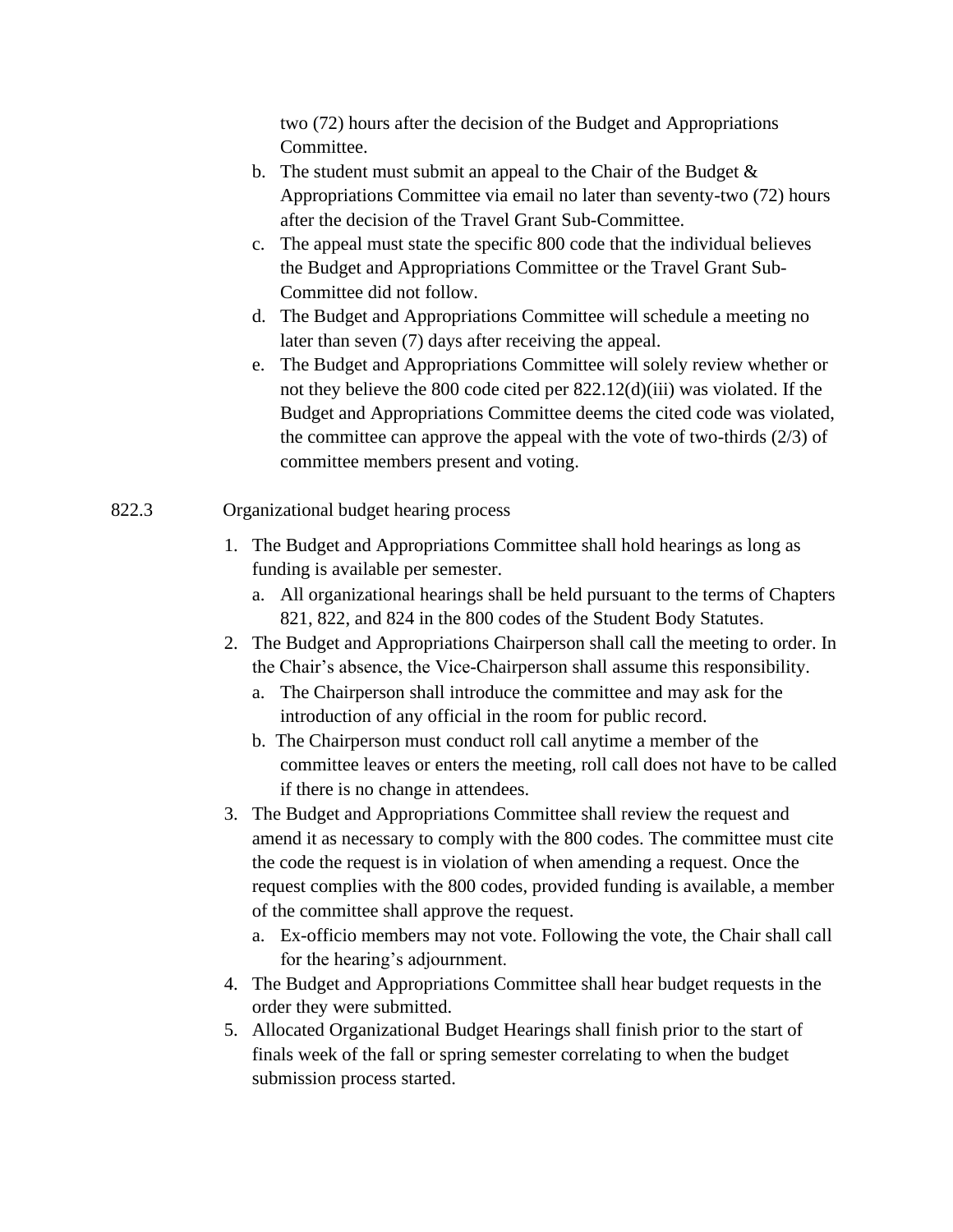|         | 6. Carry Forward Organizational Budget Hearings shall start within two (2)<br>weeks of the first day of classes of the budget cycle.<br>The first request the committee shall hear in this period shall be<br>a.<br>the last budget request heard before the organizational funding ran<br>out, if it was not fully funded. The committee may amend this<br>budget to its fully requested amount if funding is available.                                                                                                                                                                               |
|---------|---------------------------------------------------------------------------------------------------------------------------------------------------------------------------------------------------------------------------------------------------------------------------------------------------------------------------------------------------------------------------------------------------------------------------------------------------------------------------------------------------------------------------------------------------------------------------------------------------------|
| 822.4   | No budget hearings will be held during finals week of any term.                                                                                                                                                                                                                                                                                                                                                                                                                                                                                                                                         |
| 822.5   | All Organizational Budgets will be compiled using computer software,<br>which will be chosen by the SG Finance Office.                                                                                                                                                                                                                                                                                                                                                                                                                                                                                  |
| 822.6   | The previous year's attendance and proof thereof from each of the<br>organization's meetings shall be submitted within the organization's<br>proposed budget.                                                                                                                                                                                                                                                                                                                                                                                                                                           |
| 822.7   | The previous year's actual attendance to proposed programs shall be<br>submitted within the organization's proposed budget. If the previous<br>year's attendance is impossible to attain, or if there was no corresponding<br>program during the previous year, then the estimated attendance of the<br>program may be submitted.                                                                                                                                                                                                                                                                       |
| 822.8   | All requests by organizations for funds are to be submitted to the Student<br>Senate Budget and Appropriations Chairperson in the Spring semester of<br>the fiscal year by a date and time specified by their office after<br>advertisement of the deadline at least thirty (30) days in advance over<br>Docutraq and Gator Connect listservs.                                                                                                                                                                                                                                                          |
| 822.9   | The Student Government Finance Office will be responsible for notifying<br>all relevant organizations as to forthcoming deadlines by campus<br>advertisement and by e-mail. Organizations who have submitted budgets<br>to be reviewed by the committee will be notified of their hearings by<br>either electronic mail and/or phone at least forty-eight (48) hours before<br>their hearing. Electronic notification is to be sent to the Organizational<br>President and Treasurer e-mail address listed on the Department of<br>Student Activities and Involvement website listing of organizations. |
| 822.10  | Funds allocated for use by student organization but not spent over the course of<br>the Summer B/Fall budget cycle will carry forward to the overall available<br>funding for all student organizations in the next Summer B/Fall budget cycle.                                                                                                                                                                                                                                                                                                                                                         |
| 822.101 | Funds allocated for use by student organizations in the Spring/Summer A budget<br>cycle will carry forward to the overall available funding for all student<br>organizations in the next Spring/Summer A budget cycle.                                                                                                                                                                                                                                                                                                                                                                                  |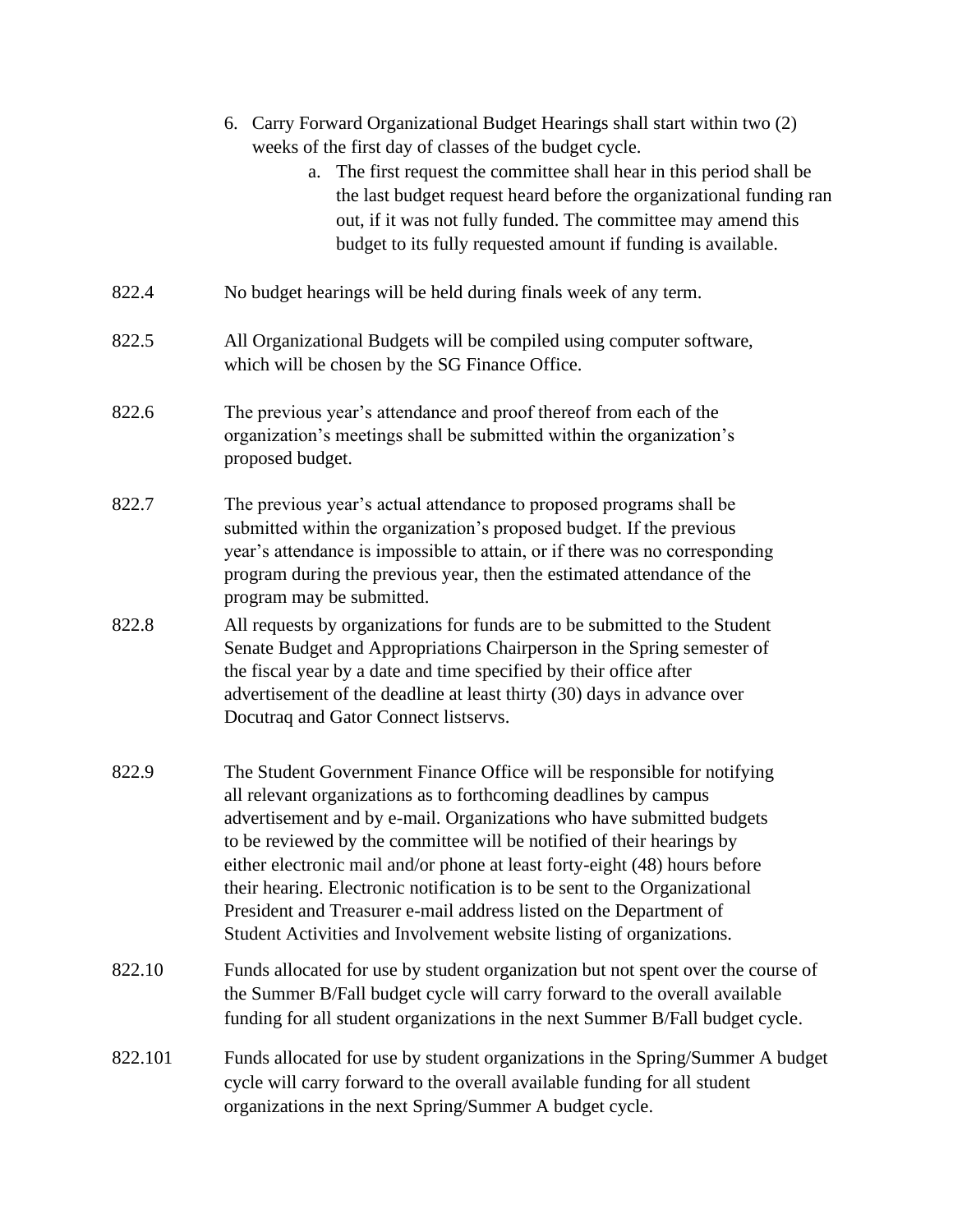- 822.11 Additional Provisions.
- 822.12 No student organization can buy software with A&S fee money unless it is owned by and purchased through Student Government and installed on a University of Florida owned asset.
- 822.13 All Student Organization Budgets will be compiled using computer software, which will be chosen and approved by the SG Finance Office.
- 822.14 Both academic and student organizations will follow the same set of rules and guidelines for budgeting and expenditure of A&S fee money.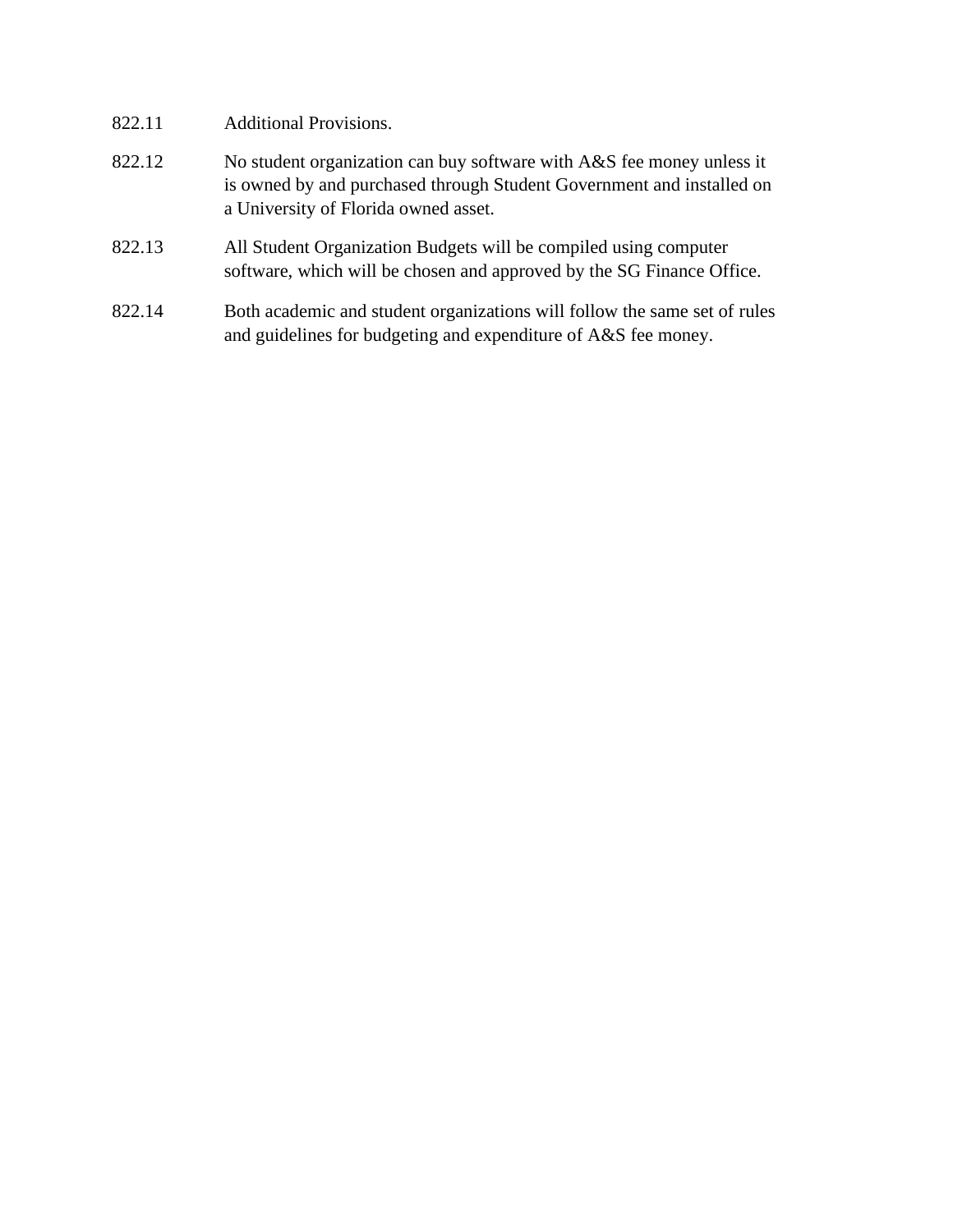#### CHAPTER 823 CHARITABLE DONATIONS (2012-108, 2015-115)

- 823.10 Student Government makes payments on behalf of student organizations to charitable entities. In order to discharge this agency function in a responsible manner, the following guidelines are to be applied:
	- 1. Charitable donation must go directly to the charitable organization, which must have 501(c) 3 statutes from the Internal Revenue Service. Charitable donations/payments to individuals will not be allowed for the following reasons:
		- a. The funds become taxable income when paid to the individual, as it is tied to their social security number. UF is not a charitable entity and payment from UF does not mitigate the tax situation. Accordingly, the funds are no longer a charitable donation when dispensed to the individual and that individual would receive the benefit of making the charitable donation, not the student organization giving it.
		- b. UF has no established criteria or basis for making the decision with regards to which individuals should receive charitable donations.
		- c. UF does not have an established decision making process based on specified criteria/requirement to make a payment to an individual and the decision would be an arbitrary one. Accordingly, that decision would not follow guidelines of good practice with financial records as required by UF Finance and Accounting and would be subject to challenge to the payment by members within the group that raised the funds.
		- d. Finally, UF is at risk if the payments are later determined to be inappropriate or in violation of our IRS status as an educational institution.
	- 2. Payments to charitable organizations must meet the following criteria;
		- a. The recipient organization has been established for at least three (3) years; and
		- b. The recipient organization is listed on Charity Navigator; and
		- c. Not be listed on the Charity Navigator as ―10 Charities in Deep Financial Trouble‖ or ―10 Charities Routinely in the Red.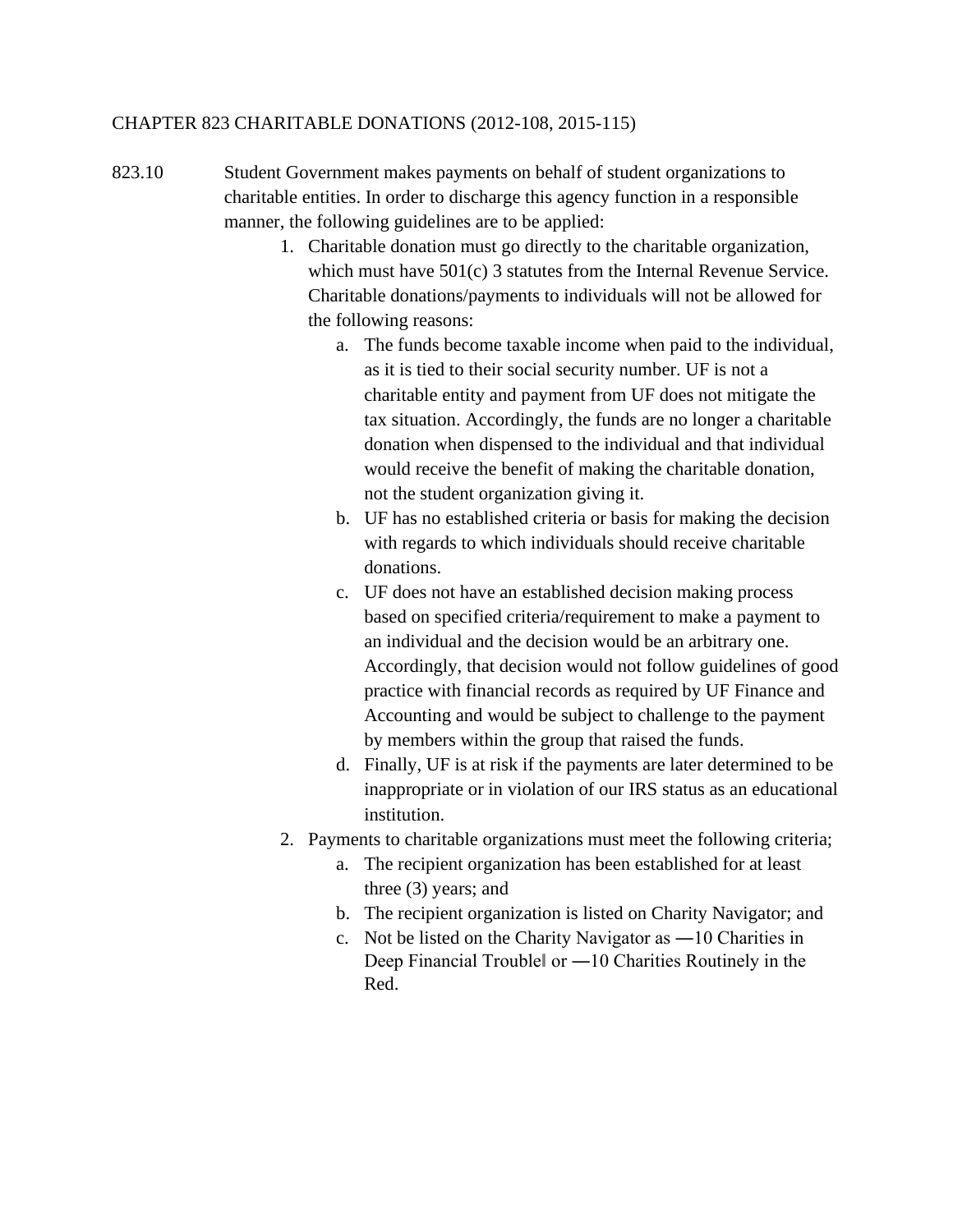CHAPTER 826 STUDENT GOVERNMENT BUDGETS ONLINE (2010-107, 2010-119, 2011- 118, 2020-1052)

- 826.1 Student Government Budgets Placed Online. The Student Body Treasurer shall ensure that the Activity and Service Fee Budget, Student Government-Funded Organizational Budget, and Academic Organizations Budget, as defined in chapters 821, 822, 823, and 824 of the Student Body Statutes, are placed online. These posted budgets shall include all budgets used for the current fiscal year, and all budgets adopted by the Senate for the following fiscal year, which shall be posted within two weeks of their adoption. A link to the page containing these budgets shall be placed on the Student Government website.
- 826.2 The Budget and Appropriations Committee and Student Body Treasurer's Office shall update the online finance training before the start of each fiscal year.